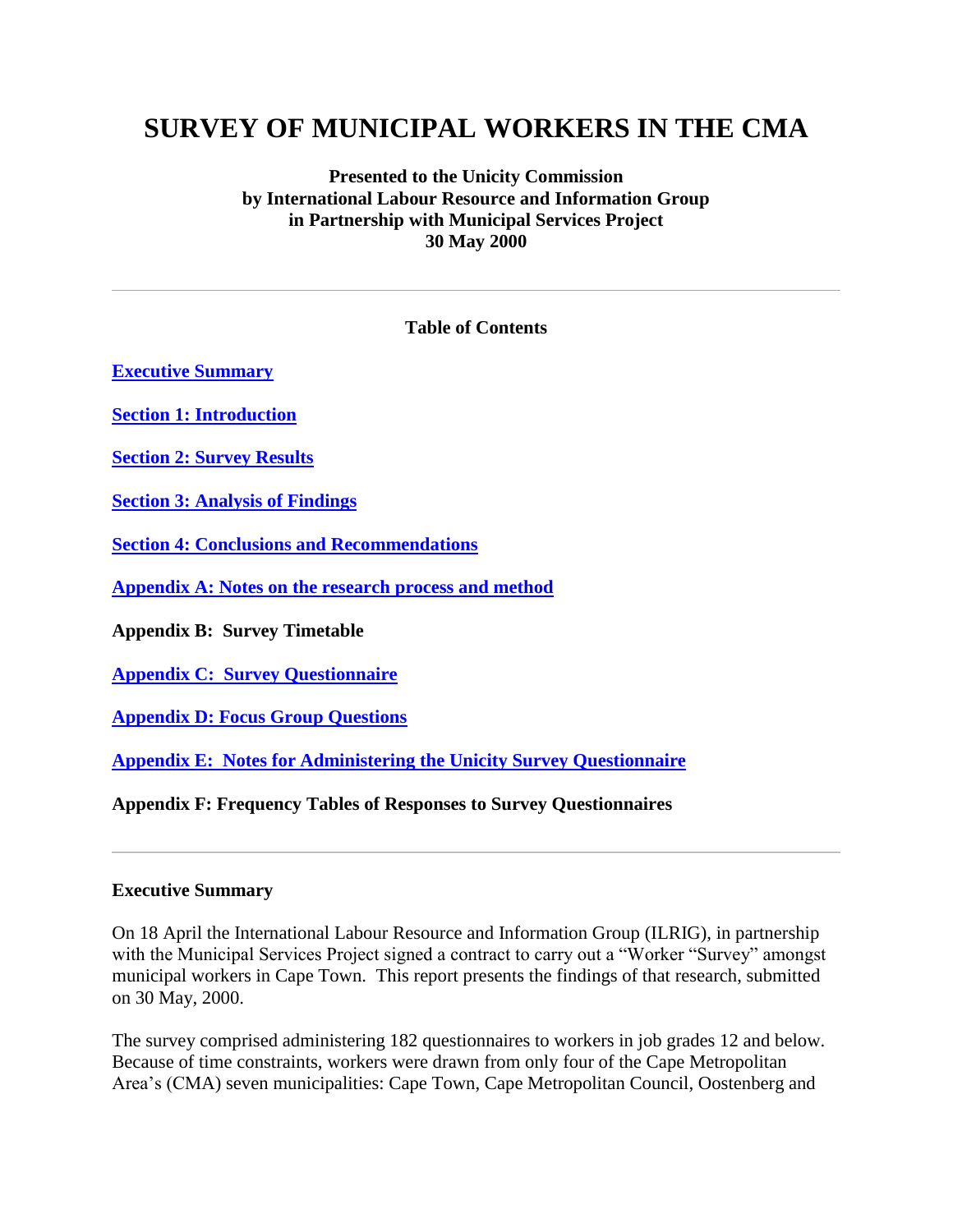Tygerberg. An effort was made to recruit a representative sample in terms of race, gender, age, job category, and resource levels of communities of work.

In addition to the surveys, focus group interviews were carried out with 4 to 6 shop stewards and office bearers in each of the municipalities.

Content of the survey centred on work organisation, labour relations, service delivery and municipal restructuring (including the Unicity).

Overall the research findings present a work force that is disappointed with local government's performance, extremely concerned about job security, and at best sceptical of the prospects of improvement through the Unicity process.

Some of the key findings of the research were:

- 63% of the respondents stated that they felt less secure in their jobs than five years ago. A major source of increasing insecurity was the extensive outsourcing of "non-core" functions. This was reported in all four municipalities.
- Only a 34% of the survey participants reported receiving any training at all in the last five years
- Assessment of labour relations was mixed but nearly a quarter (22%) characterised relationships between management and workers as "very bad"
- Responses on management methods indicated little use of worker participation type processes. "Team building" was the most common of such processes (46%) but other like "value sharing" were present in less than 15% of workplaces.
- Both focus groups and surveys indicated a negative view toward the amalgamation/restructuring of 1996/7. Key issues raised were the failure of the municipalities to actually come together, a ballooning of the ranks of management, and lack of progress toward parity in wages and conditions of service. A number of respondents linked the failure to achieve parity to continuing racism in local government. Several in the survey referred to the restructuring as "a waste of time and money."
- In nearly all topics covered by the research, workers reported lack of consultation and communication. In particular, participants highlighted lack of consultation around restructuring, redeployment, and reorganisation of work.
- With regard to the Unicity, 37% of those surveyed were not aware of the initiative. Those who were familiar with it were generally pessimistic. Nearly all reported a lack of sufficient information. Those in the focus groups feared that the Unicity would mean further outsourcing, retrenchments and more jobs for highly paid managers.

The number of workers covered by the research was neither completely random nor statistically significant. On the other hand, this is first instance in which the voice of labour has been formally injected into the Unicity process. Workers and the communities where workers live are central to the transformation process. Hence, the research team believes that the issues presented by respondents in the survey need to be given serious attention if the local government in the CMA is to become more accountable and a more effective deliverer of services. In particular,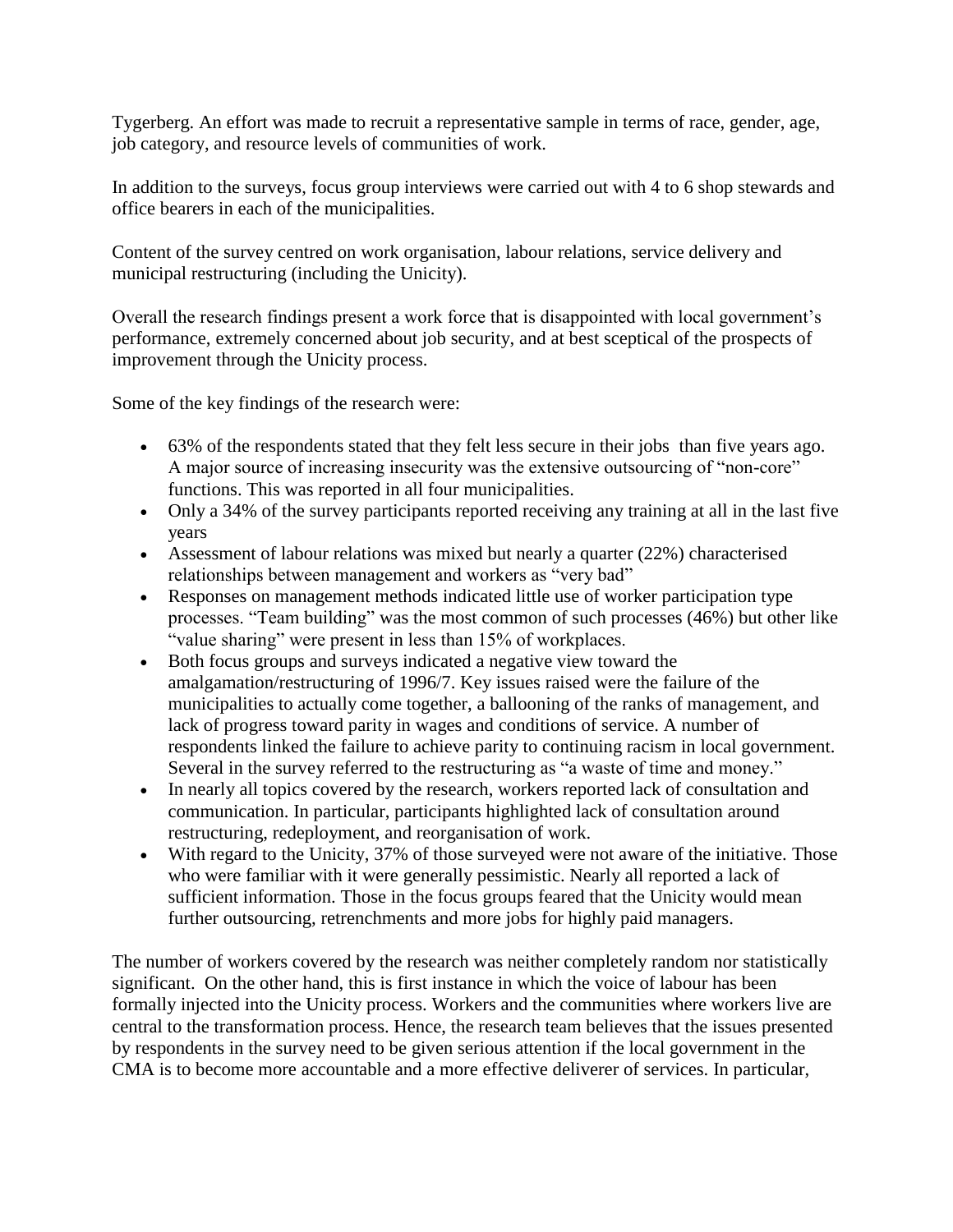the issues of consultation and communication with workers need to be incorporated into the planning and overall approach of the Unicity process.

# **Section 1: Introduction**

# **1.1. General Background and Context**

The International Resource and Information Group (ILRIG) in partnership with the Municipal Services Project (MSP) was contracted by the Unicity Commission to carry out a worker survey. The survey is part of the Commission's process of developing a plan to transform the Greater Metropolitan Area. The specific purpose of our research is to inject the views of workers into the Unicity Commission's decision-making process, particularly with regard to service delivery.

This research occurs at a time when a number of global, national and local forces are pressing for change in key areas of local government. Before undertaking the survey, ILRIG had to examine a number of these forces. Those we identified as critical to our research were:

- Inequity in terms of quality and access to services—largely a legacy of the apartheid past
- The declared intention of Cape Town city planners to develop a "world class city"
- The ongoing process of change regarding local government legislation and processes (e.g. demarcation, systems, implementation of IDPs)
- The financial crises of dozens of municipalities across the country
- The existing tension between government and labour around public sector wages and privatisation of services
- The restructuring plans in other metropolitan areas in South Africa, particularly the Igoli 2002 of Johannesburg
- The restructuring process which took place in Greater Cape Town in 1996/7

The forces listed above highlight that the present restructuring takes place amidst a number of conflicting claims on municipal resources. For example, the notion of becoming a "world class city" implies prioritising resource allocation to tourist and investor infrastructure. By contrast, unequal access to basic services implies prioritising resource allocation to services like water, housing and electricity. Similarly, the high unemployment rate indicates a need to prioritise job creation, but the need to use "world class" technology may imply the displacement of large numbers of workers by machines. Moreover, all of these competing demands on resources come in the context of global trends and national policies which emphasise reduction of local government budgets and the promotion of an enabling role, rather than a developmental role for municipalities. In particular, the prioritising of budget deficit reduction in South Africa's GEAR macroeconomic framework has placed considerable restraint on the capacity of local governments to deliver. In summary, local government is expected to deliver more for less, including shouldering an ever-increasing range of unfunded mandates.

Furthermore, while there is tension over resources, there is also conflict over political process. While the urgency of service delivery and meeting planning deadlines require speedy decisionmaking, the stakeholders impacted by municipal restructuring demand consultation and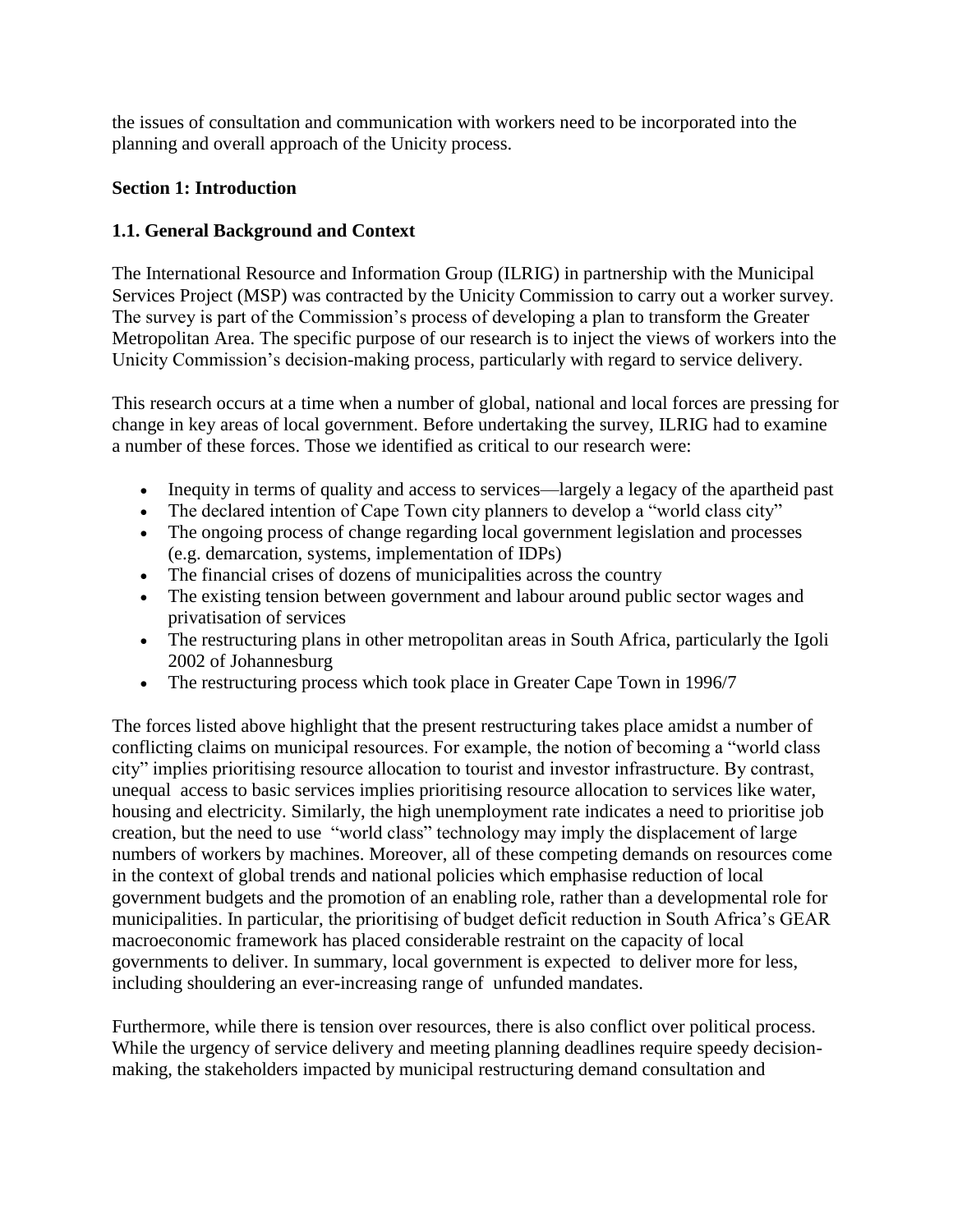participatory processes—all of which take time. The potential for political conflicts is exacerbated in the Western Cape since there is no clear majority political party.

Apart from this, there are also unresolved problems from the previous restructuring. The 1996/7 process was viewed as more of a administrative unbundling and amalgamation of municipalities than a restructuring of service delivery and conditions of service of workers. While there is a need to move ahead with finalising the new Cape Metropolitan Area, there are considerable outstanding issues from both the previous restructuring (and even the pre-1994 regime) which are a drag on any steps forward.

This then, is the context in which our project emerged. Lastly, we must add that in the middle of our research process the Unicity Commission produced a draft "Strategic Choices Document". While the document was presented as a "chopping block", its publication and contents highlighted the urgency of workers' participation in the process of restructuring the Cape Metropolitan Area.

Despite the breadth of the contextual factors noted above and the short time frame for our research, we have tried to consider these factors in our research project design and analysis.

## **1.2 Origins of the Project**

The Unicity Commission has the task of developing a transformation plan for the Cape Metropolitan Area. A key component of their mandate, according to the Unicity Commission establishment notice, is to: "develop a proposed service delivery and institutional strategy for the Unicity with a view to informing the content of the notices to be published by the Provincial Minister in terms of the Structures Act." As part of this process (entitled "Rethinking the City") the Unicity commissioned a survey of management in all seven municipalities in Greater Cape Town. Some 500 managers were interviewed, mostly by telephone. The results of the management survey were presented to the Unicity in March. No written narrative report was made to accompany the study.

In response to the management survey, Dr David McDonald, Co- Director of the Municipal Services Project, in consultation with the South African Municipal Workers' Union (SAMWU) submitted a proposal to the Unicity Commission to carry out a survey of workers' attitudes. The proposal designated ILRIG as the organisation to do the actual research work. A contract to this effect was signed on 18 April 2000.

The broad outlines of the worker survey, according to ILRIG's contract, were to:

- Conduct a series of interviews with a representative sample of 175 municipal employees below post level 12 to ascertain their views on current municipal performance and practice, restructuring and improving service delivery
- To conduct a series of focus groups with a representative sample of at least 25 employees below post level 12 to clarify and deepen understanding of the issues raised
- To prepare a report detailing the initial findings of this survey to be submitted by the end of April 2000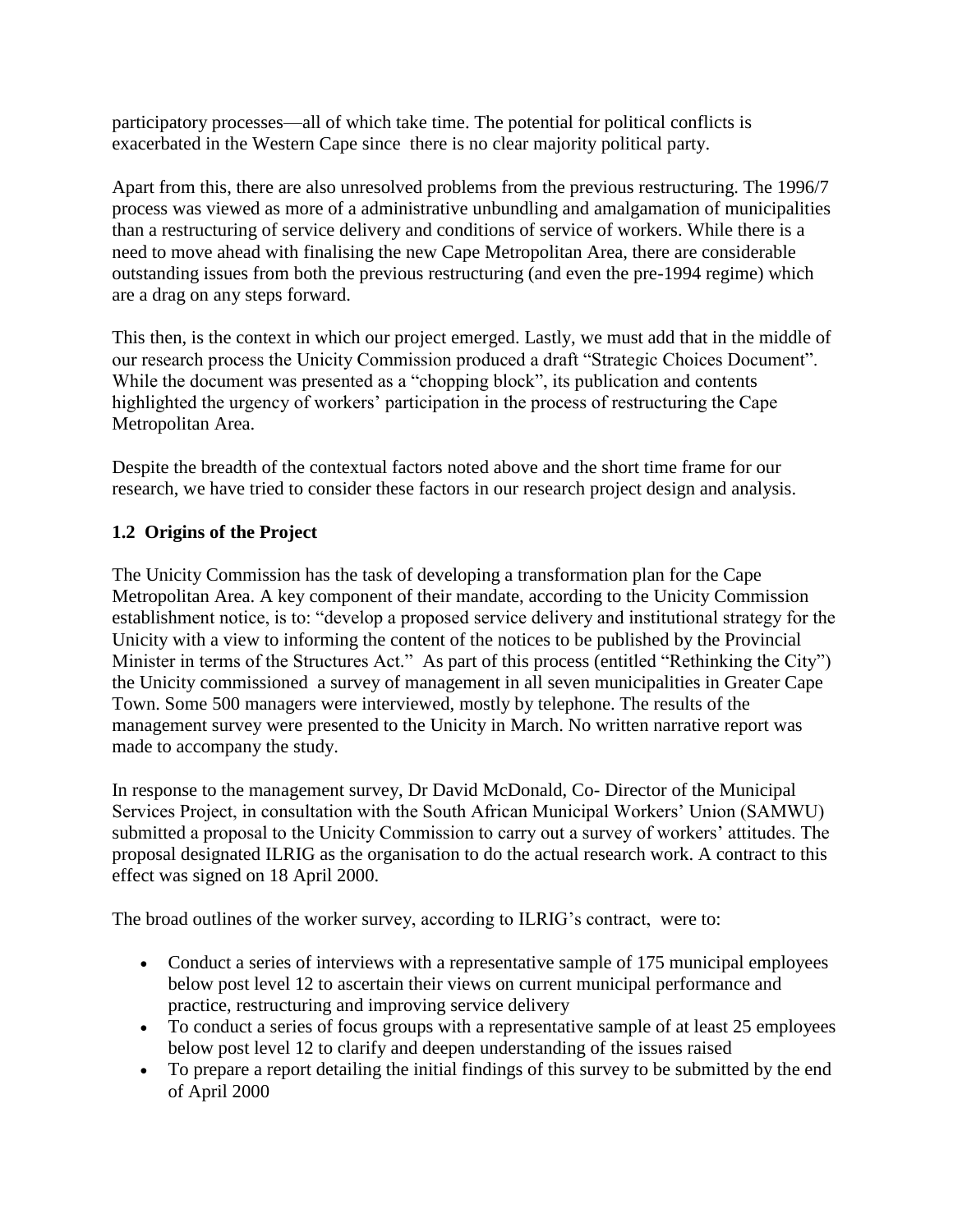- To prepare detailed report describing and evaluating the results of the interviews and focus groups to be submitted by 14 May[.\[1\]](http://www.queensu.ca/msp/pages/Project_Publications/Reports/survey.htm#_ftn1) The report is to be workshopped with the Unicom team prior to being finalised.
- To make a presentation of the final report to the Unicity Commission

Given the time frame and number of workers involved, it was agreed that the sample would not be precisely random or statistically significant. However, selecting a representative cohort of workers was important. Essential factors in terms of representivity were: municipality of employment, job category and grade, level of resources of geographical area of employment, gender, race and age.

It was also agreed that ILRIG would work closely with the two major unions which organise in this sector, SAMWU and IMATU, to gain access to workers. ILRIG's extensive experience of workplace research informed us that such an approach was crucial for two reasons. Firstly, workers are generally reluctant to participate in such processes if they are not endorsed by the union. Secondly, in order to gain access to workers, arrangements for time off would need to be made. Unions have considerable experience in securing such arrangements. Furthermore, time off given directly by management without union involvement would also be likely to contribute to worker reticence.

## **1.3 Project Design and Implementation**[\[2\]](http://www.queensu.ca/msp/pages/Project_Publications/Reports/survey.htm#_ftn2)

Due to time constraints, the number of municipalities surveyed was limited to four: Cape Town, Tygerberg, Cape Metropolitan Council (CMC) and Oostenberg. These four were seen as crucial and representative. Cape Town and Tygerberg were the two largest and best-resourced municipalities. CMC and Oostenberg included a range of workers in small towns, peri-urban areas and as well as those employed in municipal services not found in the other municipalities. (e.g. dams, markets, abattoirs)

In consultation with SAMWU $[3]$  we drew up a table of depots or workplaces in each of the four municipalities. The selection was meant to encompass the range of workers agreed upon in the original project. That table is included as Appendix B.

SAMWU agreed to assist us in setting up meetings at the various venues. They consented to provide a shop steward to assist in co-ordinating each of the sessions. We agreed to the shop stewards' participation, but also cautioned ILRIG researchers and SAMWU that shop stewards should not be in a position to influence participants' answers to the survey.

#### **1.4 The survey questionnaire**

The survey questionnaire contained 35 questions, divided into five sections: personal details, work details, work organisation, labour relations and restructuring. The questionnaire was compiled in English and translated into isiXhosa and Afrikaans.

Broadly the survey questionnaire focused on work related issues, except Part Five. We emphasised work related issues because workplace experience is rarely noted by researchers and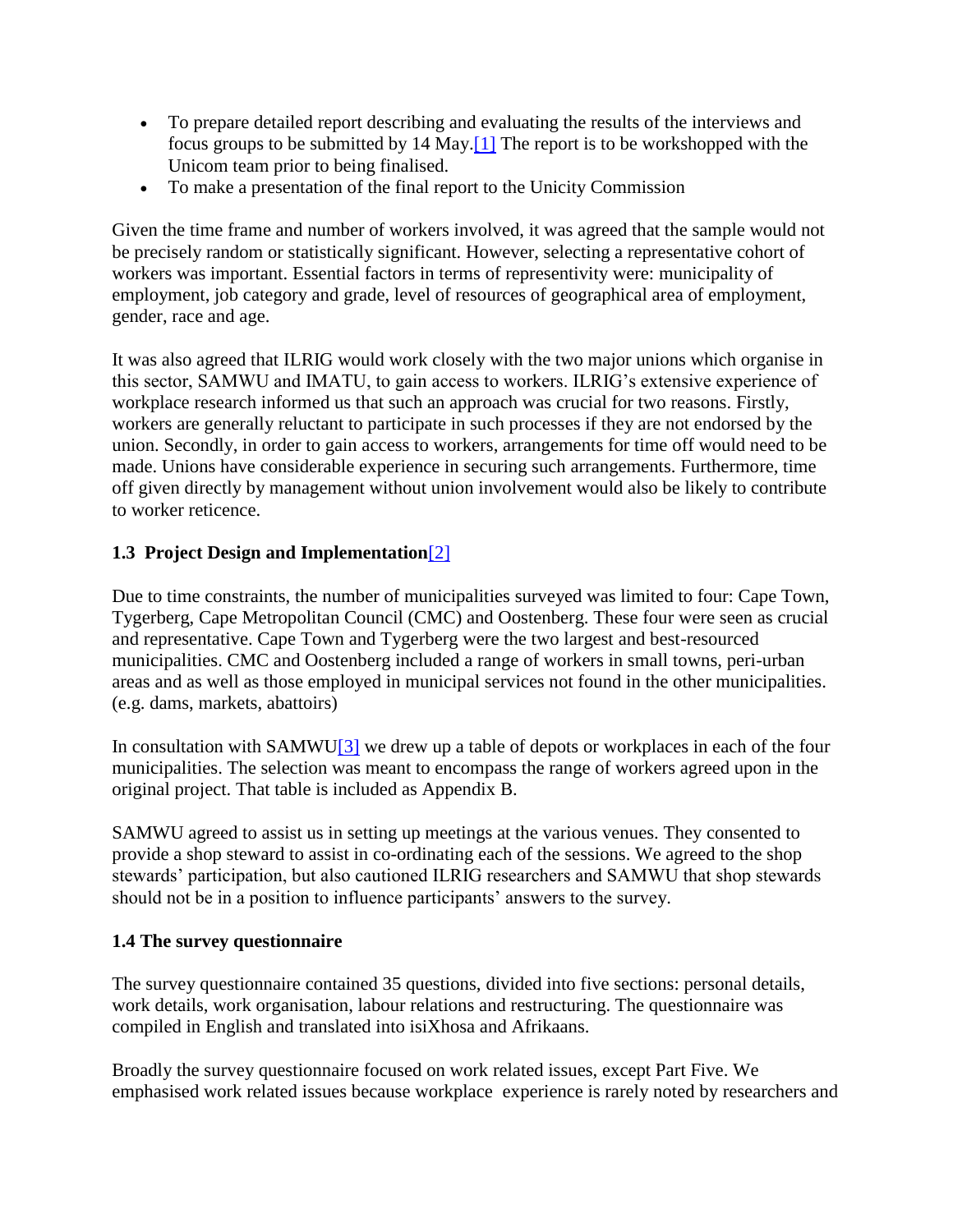planners, yet the organisation of work and the quality of labour relations have an enormous impact on the potential for enhancing local government's performance.

A copy of the questionnaire and a more detailed discussion of the content is included as Appendix C.

# **1.5 Content of the Focus Group Questions**

Apart from personal details, six questions were planned for the focus groups. These questions were structured so that the breadth of the topics covered increased as the questions proceeded.

The topic of the focus group questions was the impact of municipal restructuring on workers and on service delivery. Considerable attention was dedicated to assessing the previous restructuring of 1996/7 as well as examining the Unicity plans.

A copy of the focus group questions is included as Appendix D.

## **1.6 Our Process for Conducting the Survey**

Sufficient ILRIG staff were to be available in each session to ensure proficiency in English, Afrikaans and isiXhosa. Workers could choose the language they preferred. The forms were filled out in groups. To promote full co-operation, we spent considerable time briefing workers on the background and purpose of ILRIG and the research project.

We began each session with a prepared introduction. A copy of this is contained in Appendix E. We used flip charts with sample questions on them to show people how to answer the various types of questions. We also encouraged the respondents to ask questions of clarity of the ILRIG researcher or of each other.

We allocated about 1 hour and 15 minutes to each survey session-- 25 minutes to brief participants and 50 minutes for all participants to complete the survey.

#### **1.7 Our Process for Conducting the focus groups**

Focus group discussions were not as tightly structured as the survey sessions. In many instances answers to the early questions led to in-depth discussions of subsequent questions. In those instances, the latter questions were not repeated. We recorded all sessions on audio cassettes.

We allocated about an hour for each focus group.

#### **1.8 Organising and carrying out the research**

Arranging the survey sessions was often complex. Most municipal workers in the lower grades are not easy to contact. They do not work in one place, few have access to telephones. Since representivity required gathering workers from a number of departments and job grades, we had to organise several venues per municipality. This tasked the shop steward or organiser with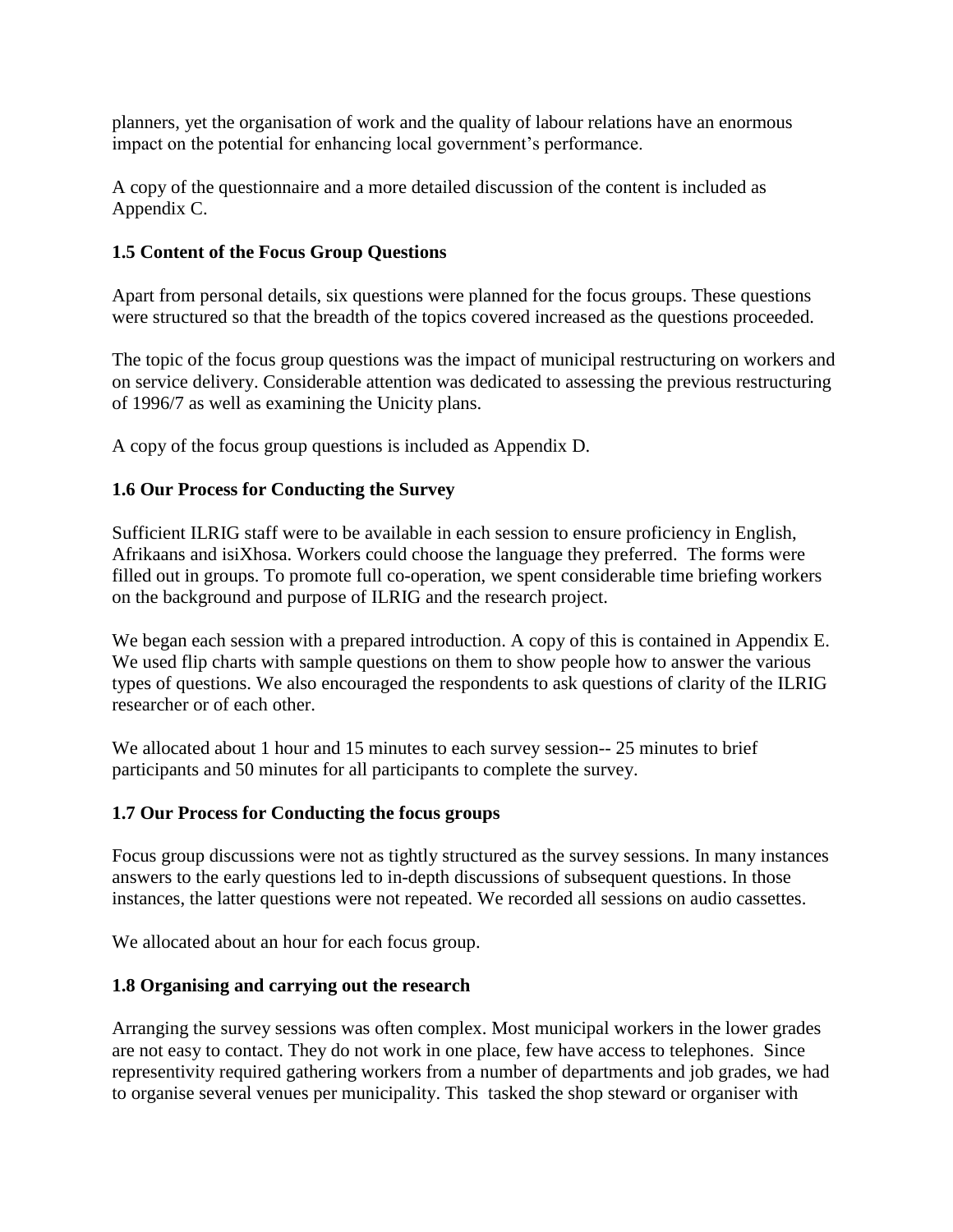mobilising transport and arranging time off. Despite these obstacles, we were able to complete surveys with 182 workers, seven more than the target.

The focus groups were much easier to organise. They comprised shop stewards and office bearers who are often allocated time off for union business. Many also have personal vehicles. Four (including the pilot) of the focus groups were conducted in English, one in Afrikaans.

#### **Section 2: Survey Results**

This section of the report summarises the results of the survey questionnaires. Full results of each question will not be reported here. Only key points will be extracted. Frequency tables for each of the questions are contained in Appendix E. Analysis of the results will be covered in Section 4. Answers to most questions revealed fairly similar views and experiences in each of the municipalities. Where there were notable differences, they will be included here.

#### **2.1 Personal details**

182 workers participated in the survey. Of these 150 were men, 29 women. Three people did not answer the question on sex. The breakdown according to municipality is and gender is contained in the table below:

#### **Table 1. Gender breakdown by municipality**

| Municipality | Participants | Male | Female | <b>Blank</b> |
|--------------|--------------|------|--------|--------------|
| Cape Town    | 80           | 65   | 13     |              |
| <b>CMC</b>   | 40           | 32   |        |              |
| Oostenberg   | 28           | 27   |        |              |
| Tygerberg    | 34           | 26   |        |              |
| <b>TOTAL</b> | 182          | 150  | 29     |              |

The majority of participants were over 35 years of age, comprising 108 (59%) of the total. Only two (1%) participants were over sixty years and 11(6%) under the age of 24.

More than half of the participants (102 or 56% ) identified Afrikaans as the language they spoke most frequently at home. Forty five (25%) identified English as the language used at home while 35 (19%) answered isiXhosa.

Some 54% of the participants stated that their highest level of education completed was between standard six and standard nine. 31 (17%) of the respondents had completed matric, with an additional ten (5%) having post matric qualifications. Only five (3%) people reported no formal schooling at all.

Nearly all participants were union members with 149 (82%) being affiliated to SAMWU and 26 (14%) to IMATU. No other union affiliation was recorded but three (2%) people were not union members.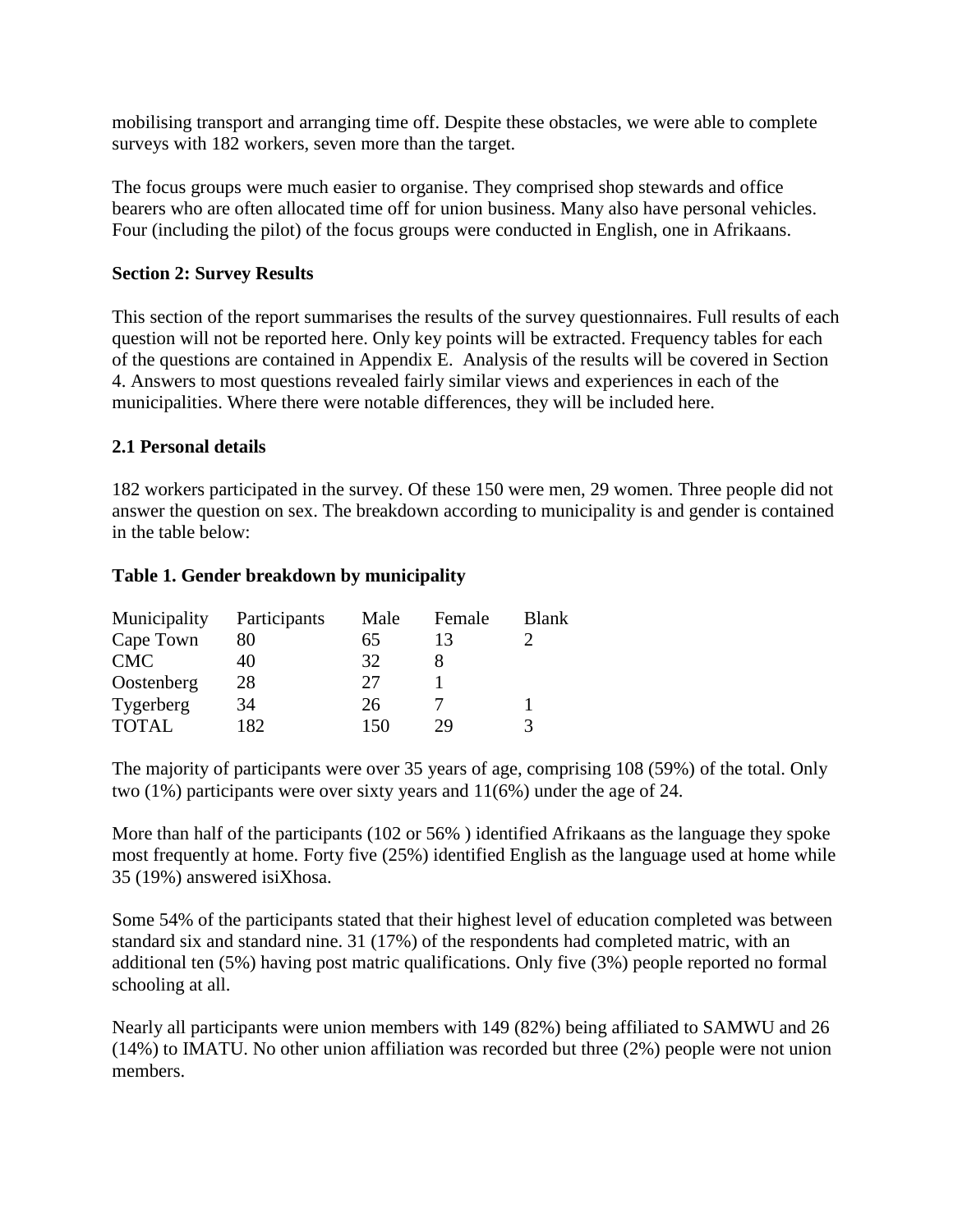## **3.2 Work Details**

These questions were intended to establish basic information about those surveyed. Primarily we wanted to find out what sort of work interviewees were doing and how long they had been employed by the municipality. Surprisingly, responses to some questions in this section were inconclusive. We had a wide range of job titles and grades some of these seemingly unlikely (e.g. "A"). Thirty two (18%) people answered "don't know" to job grade, 20 (11%) said they had no grade, 4 (2%) were "unsure". Similarly with job titles there were 63 (35%) different titles out of the 182, likely indicating either a lack of standardisation or concrete knowledge of titles. However, despite the variety of reported job titles and grades, they do indicate workers who were grade 12 and below. Other details reported by the researchers such as venues and uniforms worn by participants confirm this assessment.

The majority (102 or 56%) had worked for 1 to 4 years. Nineteen surveyed workers had been employed for less than a year. At least eighteen respondents had more than 15 years of service as municipal workers.

## **2.3 Work Organisation**

When filling in the surveys in groups most participants' indicated orally that their work week conformed to the collective bargaining agreement. Yet the answers to the question on length of the work day still varied from 7-7,5 to 9-9,5 hours. It is unclear if discrepancies are due to real differences or relate to the inclusion or exclusion of lunch and breaks.

Less than half reported the introduction of the listed forms of workplace change in the last five years. However all five of the changes (new equipment, new technology, new work methods, teams, job rotation and new shifts) recorded some positive responses. The most common form of change was introduction of team work which came from 84 (46%) of the respondents, including at least 18% of the total from each municipality. The least common form of change was new shifts with only 30 (16%) positive responses.

Sixty one (34%) of the workers stated that they had received some training in the last five years. The most common type of training noted was "on the job" (10 or 5% of responses). Other common responses were computer courses and first aid or health and safety. Only one person reported receiving training around local government.

Far fewer instances of the creation of workplace committees were noted. While health and safety committees were reported by 145 (80%) respondents, the next most common committee form was quality circles with only 25 (14%) yes answers. Oostenberg had notably fewer committees than the other municipalities with no one reporting the use of green areas, value sharing, or selfdirected teams.

Less than a third of the workers reported receiving "enough relevant information" in each of the four categories suggested.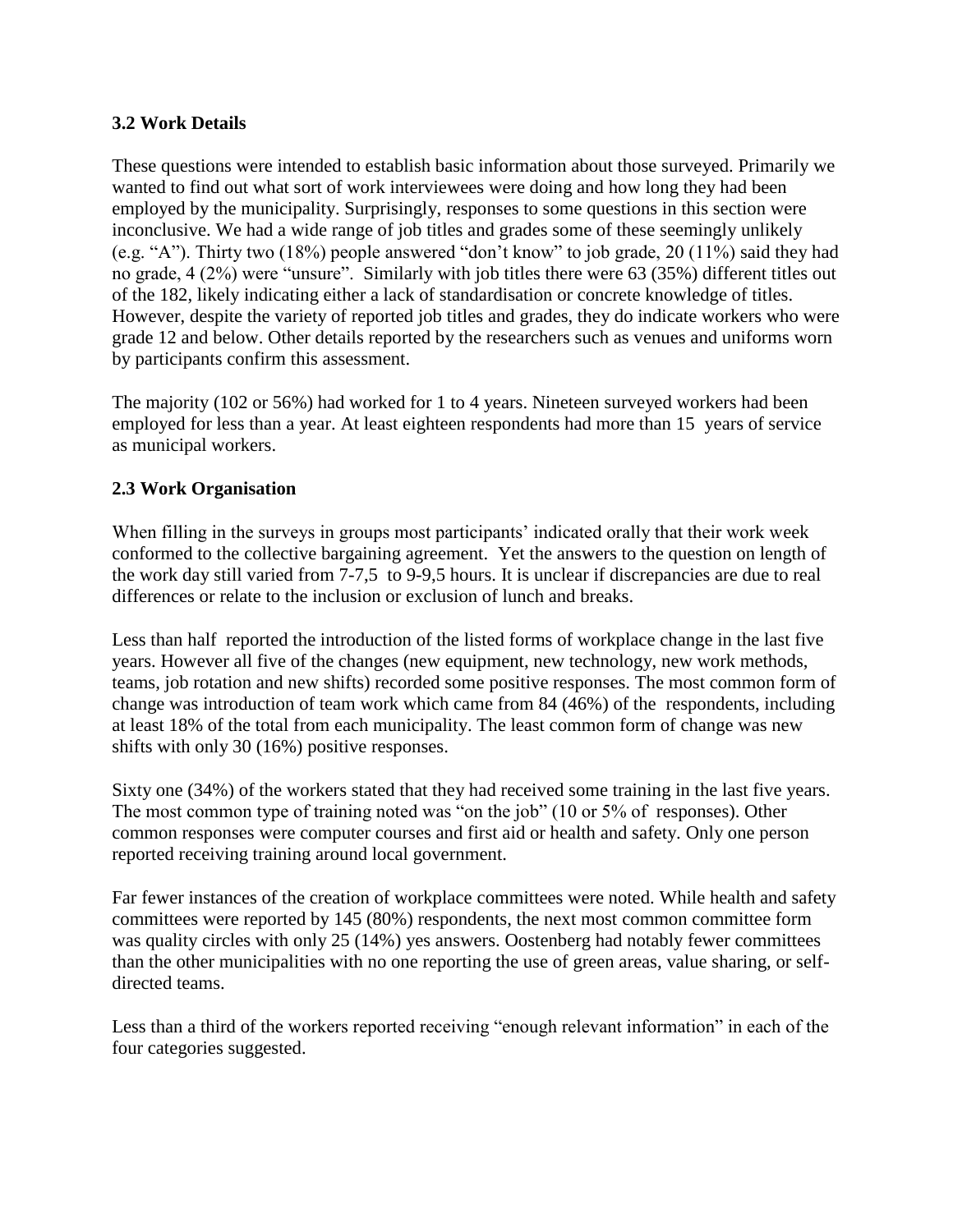When asked if their job needed to be improved, one hundred and fifty (82%) respondents answered yes. Common suggested improvements included:

"More teams"

"Communication can be improved"

"Management must change their attitudes to work"

"Unicity will improve my job since it will be representative"

"Information needs to be distributed more effectively"

"More specific or job related training"

"more staff is needed"

# **2.4 Labour Relations**

Opinion over management-worker relations was divided but with a significant percentage (40 or 22%) recording "very bad". By contrast only twenty two (12%) replied "very good". Forty-seven (26%) reported "satisfactory." Only Oostenberg showed the number of "very good" replies exceeding the number of "very bad" responses.

Superviser-worker relations were slightly more favourable. One hundred and thirty four (74%) responded that these relations were either "satisfactory", "good" or "very good." Twenty eight (15%) characterised these relations as "very good" as compared to twenty-five (14%) "very bad" responses. Only CMC recorded an excess of "very bad" (10) over "very good (6).

One hundred and six (58%) workers answered that they did not have adequate equipment to do their job properly. Suggestions for improvements included:

"There is a lot of equipment that is not suitable to do the job"

"Provision of more computers at the District Inspectors' office will be most welcome"

"Insufficient and inadequate equipment at Oostenberg"

"Needs to be an improvement in equipment for health reasons"

With regard to job security, one hundred and fifteen (63%) replied that they had less job security now than five years ago. Tygerberg recorded the highest figure in this regard (82%) but more than 50% of workers in each municipality reported decreased job security.

# **2.5: Restructuring**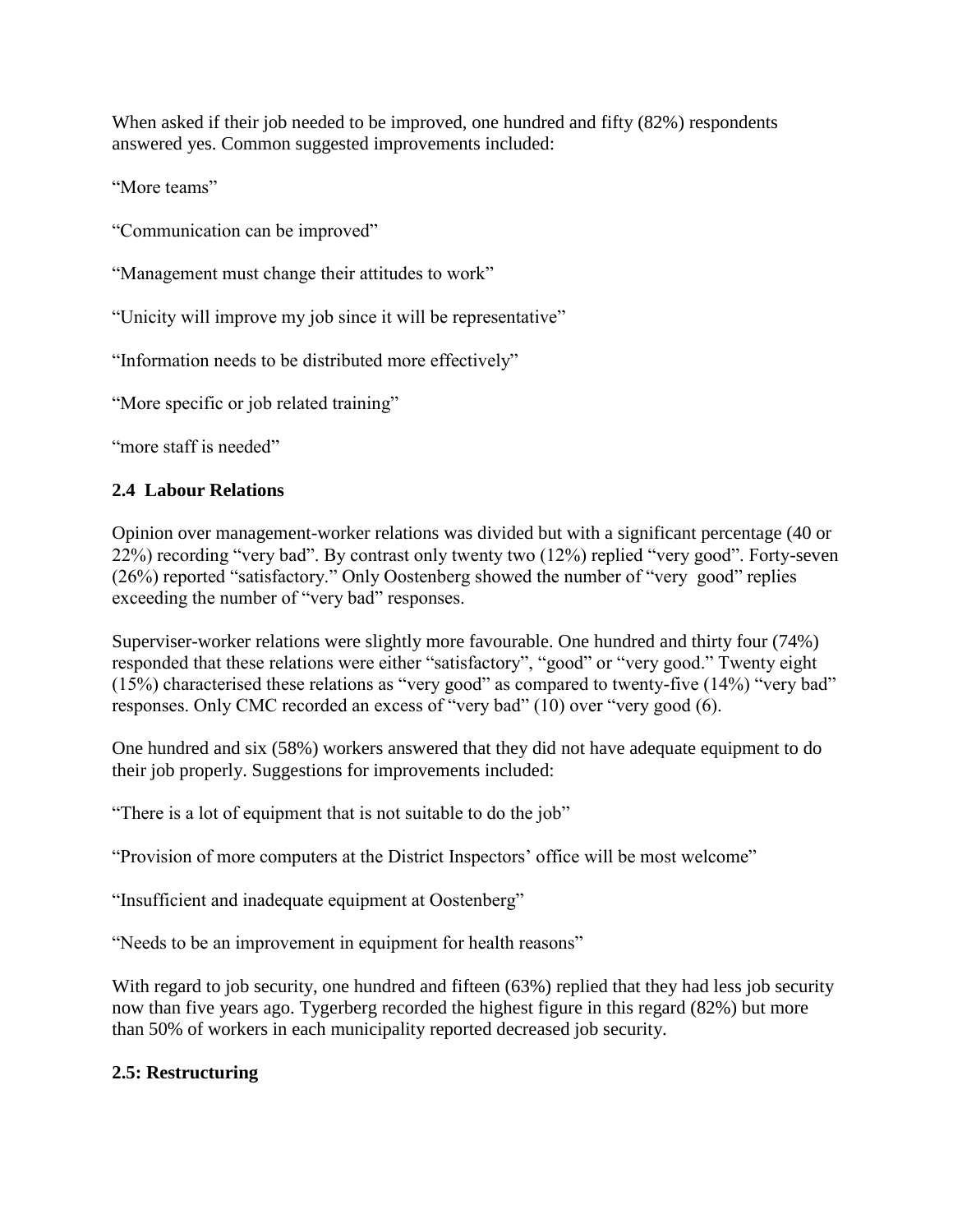Response to redeployment was mixed. Some said it was " a good thing" or "it has advantages since you can be redeployed closer to your home." Others had negative views: "it was not a good thing, some of us had to start all over again" or simply "it does not work."

Views on the 1996/7 restructuring were mainly negative. Typical comments were:

"things are just as bad as they were before"

"a waste of money for both the workers and the council"

"it sounded like a good idea but it did not deliver what it promised"

One hundred and forty one (77%) respondents reported awareness of the plans to create a new Unicity. Thirty seven (20%) were unaware of the plans. 22 (12%) said they were adequately informed.

Considerable scepticism was expressed about the process. Some common views were:

"The entire process is not to the satisfaction of workers on the ground"

"The different municipalities always did their own work and will continue to do so"

"Will cause loss of job security"

"too many people are uninformed around Unicity"

There were a few positive opinions:

"it will allow us to work better since at the moment one municipality is competing with another"

"it will suit workers from all the councils"

#### **2.6 Additional Comments**

Ninety eight workers chose to make additional comments. They touched on a wide variety of themes but predictably nearly all raised problems. Comments included:

"Privatisation is one of our biggest problems "

"There are a lot of things that are unclear but we need to be happy"

"We need more information about Unicity"

"In terms of our circumstances at work there is need for improvement before "the Unicity can be implemented"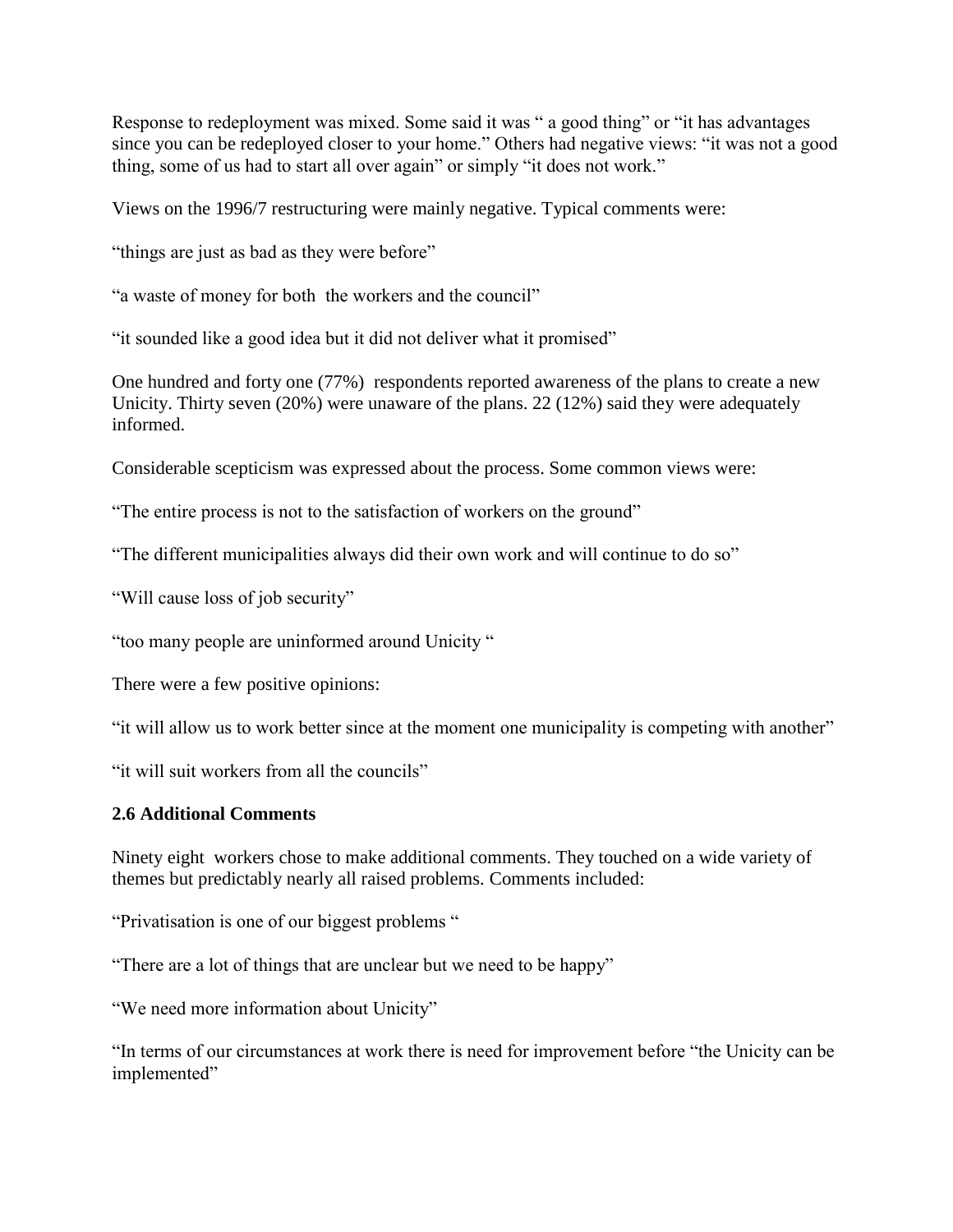"There is a lot of dissatisfaction at our workplace"

"I feel that as workers we should receive better training and proper information should be given to us"

"In this era of democracy workers have the right to be informed about any changes that have to be made"

## **SECTION 3: Analysis of Findings**

This section of the report analyses evidence from the focus groups conducted with shop stewards and office bearers from Cape Town, CMC, Tygerberg and Oostenberg. The analysis combines a discussion of key themes which emerged from the focus groups with an examination of survey responses on related or comparable issues.

Before starting the analysis, a few comments on the focus group process are in order. Overall, focus group participants were eager to talk about all topics raised, including their experiences of the previous restructuring and their views on the Unicity. The open-ended nature of our questioning process meant that nearly all of the topics were covered by asking one or two questions. Secondly, the participants provided a wealth of detail about what was taking place in their municipalities. While time precluded verifying this information, numerous specific examples are included in the report. Thirdly, there was very little difference between the focus groups in terms of their analysis of past experience, workplace issues, and prospects for the future. All were highly critical of the current trends in local government and extremely concerned about the future of workers in their municipality.

#### **3.1 Themes emerging from focus groups and the survey**

The following are the major themes which emerged from the focus group discussions:

- The 1996/97 amalgamation/restructuring
- Conditions of service
- Outsourcing and service delivery
- Transformation of local government
- Expectations from Unicity

The above list of common themes is by no means exhaustive, rather it is a clustering of many critical issues that have local nuances which are beyond the scope of this project.

The report will cover each of the above themes in turn.

#### **3.2 1996/97 amalgamation/restructuring**

In an attempt to explore the current state of affairs with regards to service delivery, the changes that were introduced since 1996/97 were used as our starting point. This process was referred to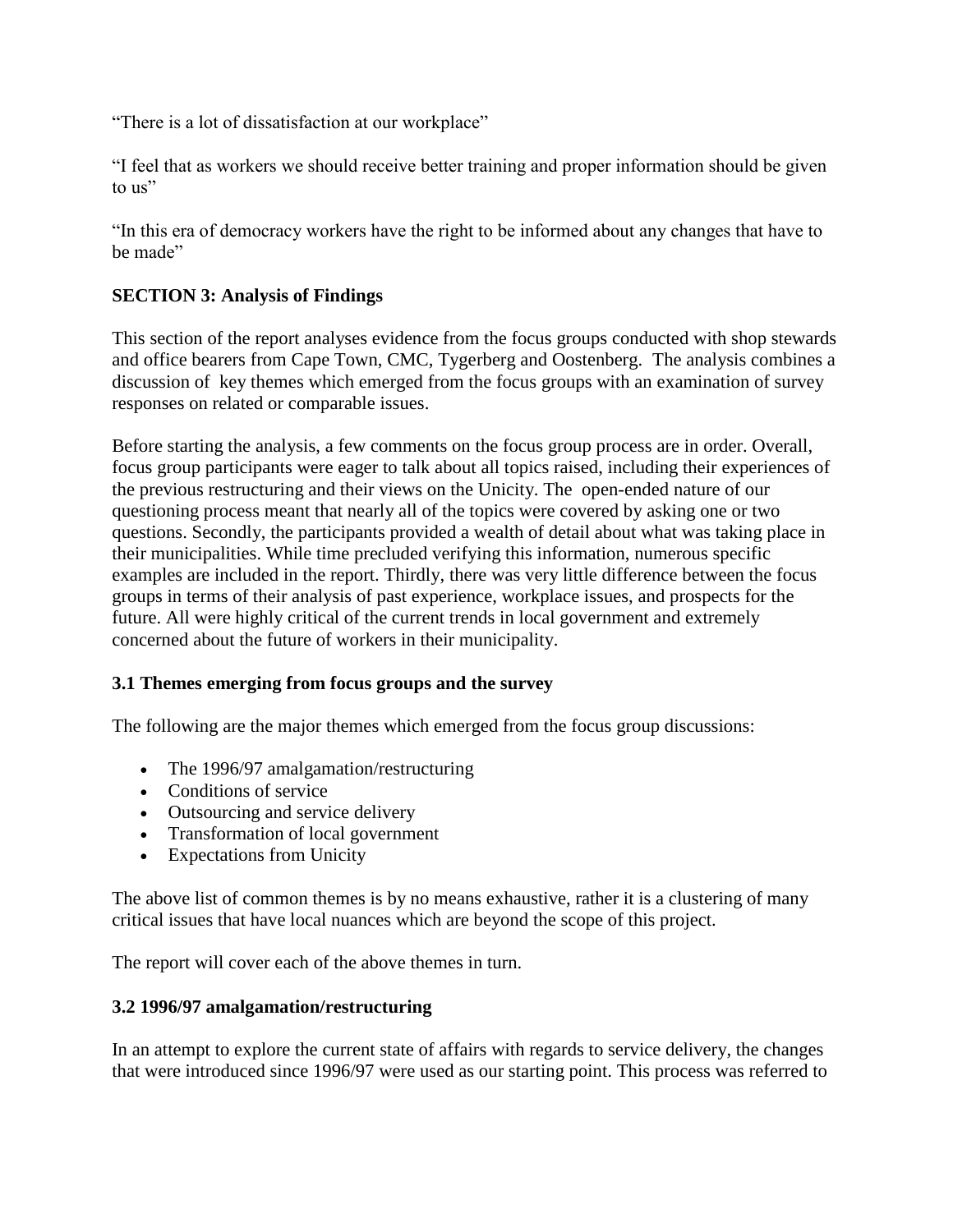by workers with a number of apparently interchangeable terms: "unbundling", "amalgamation" and "the restructuring".

Beginning our analysis with this issue had the potential danger of ignoring the problems faced by workers in the former 'Black Local Authorities'. A brief explanation of this is in order. One of the outcomes of the 1996/97 process was the "takeover" of small municipalities by bigger substructures. Consequently the focus groups revealed a sentiment among the former Black Local Authority (BLA) workers that their peculiar past is being ignored in the current change process. As one shop steward remarked:

"It ( the 1996/97 amalgamation process) has brought about a situation where the smaller municipalities are regarded as if they never existed."

These attitudes were further evidenced in discussing issues of administration of workplace issues in areas like Guguletu. A typical example was if a worker from one of these areas has a problem, he or she is now referred to the head office where the matter must be investigated before a solution is provided. One shop steward noted that "sometimes workers (from former BLAs) don't even no where to go if they have a pay query." This has engendered a feeling amongst these workers that their old municipalities lost what little authority they had. This is contrary to what the workers expected of the restructuring process. One worker's conclusion was:

"Workers from a smaller municipality must also be included in the transformation or amalgamation in every respect."

The points raised above likely form part of the explanation why all the focus groups revealed a negative assessment of the amalgamation Almost all interviewees reflected the view that the amalgamation exercise was a 'waste of money and time'. The reasons given for this varied, but all were based on the perceived failure of the process to deliver tangible results for both municipal workers and poor communities. Many similar sentiments were expressed in the surveys as well.

The most common criticism made by interviewees was that the amalgamation failed at the most basic level: uniting the different municipalities into one cohesive structure. All four focus groups raised examples of fragmentation coinciding with the old municipal boundaries. According to the shopstewards, amalgamation often amounted to simply redeploying a handful of individuals from the smaller municipalities to the head offices of the new substructures. In Cape Town, one shop steward said that Civic Centre "played the big daddy" by simply taking three or four blacks to the CBD, "leaving the former BLA area worse off."

Focus group interviews also revealed a feeling that there was lack of consultation with workers around the restructuring. Their sense of what happened in 1996/97 is that they were not allowed to influence the process. The best that they got was "observer status". It was management that presented the 'macro-design' and the organograms. The impression they were given was that the first phase was about the macro structures, which would be followed by the 'micro-design'. But interviewees stressed that as the process unfolded, it began to touch working conditions, an area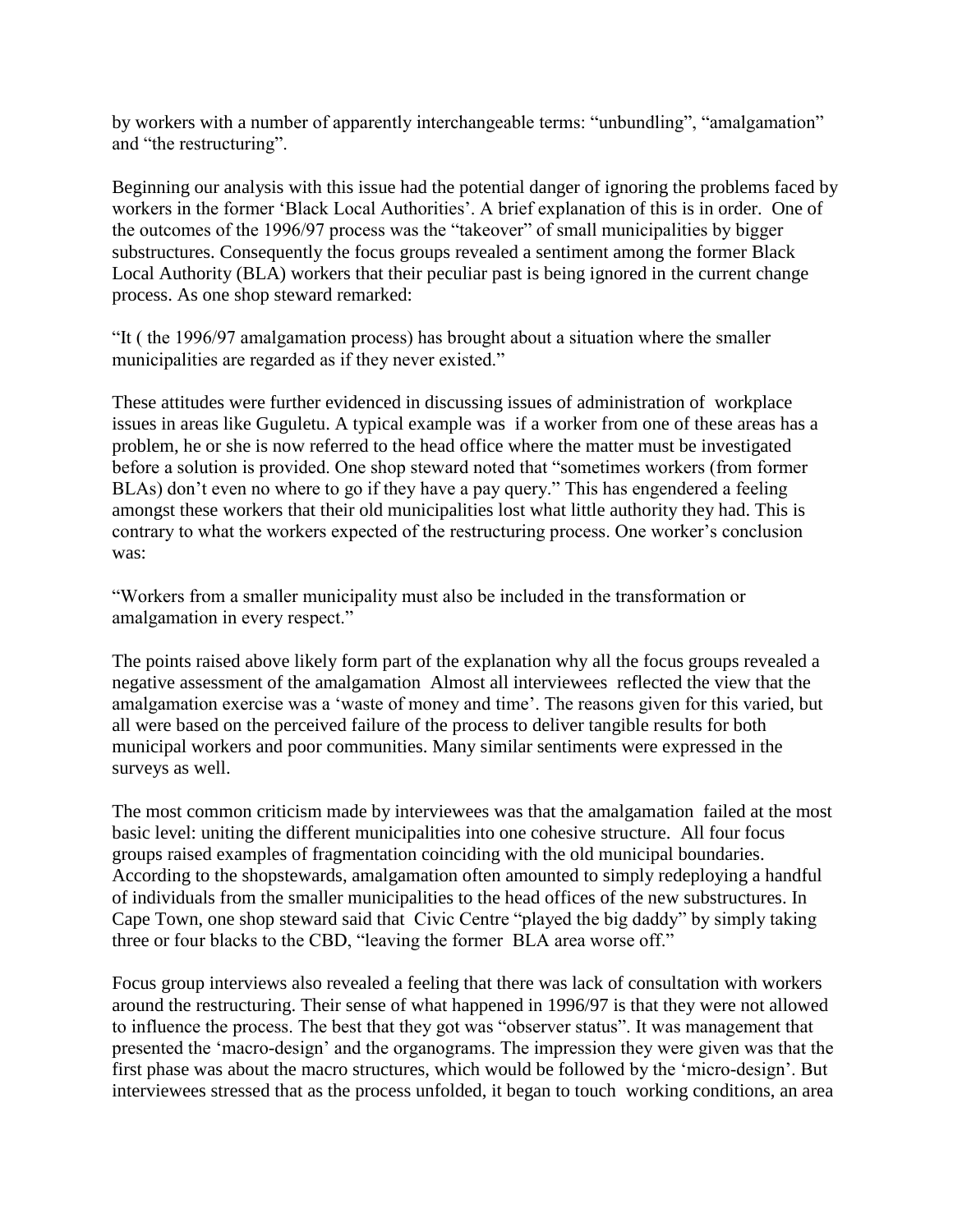they understood to be subject to negotiation with worker representatives. Consultants brought into manage the process were not seen as helpful as they reportedly only interviewed foremen and managers, not workers.

Feelings of being excluded extended to the issue of service delivery as well. Shop stewards expressed dismay that a number of proposals tabled by SAMWU for improving service delivery in "previously disadvantaged communities" were overlooked. In their view, the old councils apparently saw expanded service delivery as an almost inevitable result of the increased tax base which would result from amalgamation. Interviewees felt that worker views and participation were not seen as important to this process of redistribution.

Lastly, all the focus groups raised the issue of the restructuring actually creating more high salaried posts. At the time of the restructuring, there was talk of developing 'leaner' management structures, something the workers had been advocating for many years. Instead the new substructures came to be characterised by even bigger bureaucracies. Many workers perceived the exercise as nothing short of 'creating jobs for pals'. Where workers thought that two or three area managers were needed, five or six posts were created after 1996. A worker from Oostenberg accurately summarised the views of all focus groups:

"It (the amalgamation) created big problems - too many directors in Oostenberg."

But whilst more posts were created at the top, focus groups participants reported that virtually no new jobs were created at the bottom. In fact the number of workers decreased for a number of reasons. Chief amongst these in the late 1990s were 'early retirement packages' offered to workers. According to the shopstewards, many workers took the packages after jobs were reevaluated. Another factor that led to these early retirements was the manner in which redeployment was implemented. In Tygerberg, shop stewards said that there was "redeployment without consultation."Those who refused were allegedly sacked.

In another case a worker who lives in Grassy Park was transferred to Tygerberg. After twenty three years service and being just three years from retirement, he is now arriving late for work for the first time in his life due to transport problems. He fears that management is actually trying to find an excuse to dismiss him in order to avoid pension payments.

Even workers who wanted to be redeployed often encountered problems. Instead of improvements they experienced continued domination by new managers. One worker who moved to another substructure after more than twenty years service in the council is left with frustration in the new job. His perception of his immediate superiors is that they lack knowledge of the job, but they will not consult him "because of the colour of my skin".

Likely problems noted here have heavily contributed to the perceived lack of job security for municipal workers has continued to the present day. This is reflected in their responses to question 27: Compared to five years ago do you have job security now? 63% answered "no". In Tygerberg only one person out of 32 answered "yes".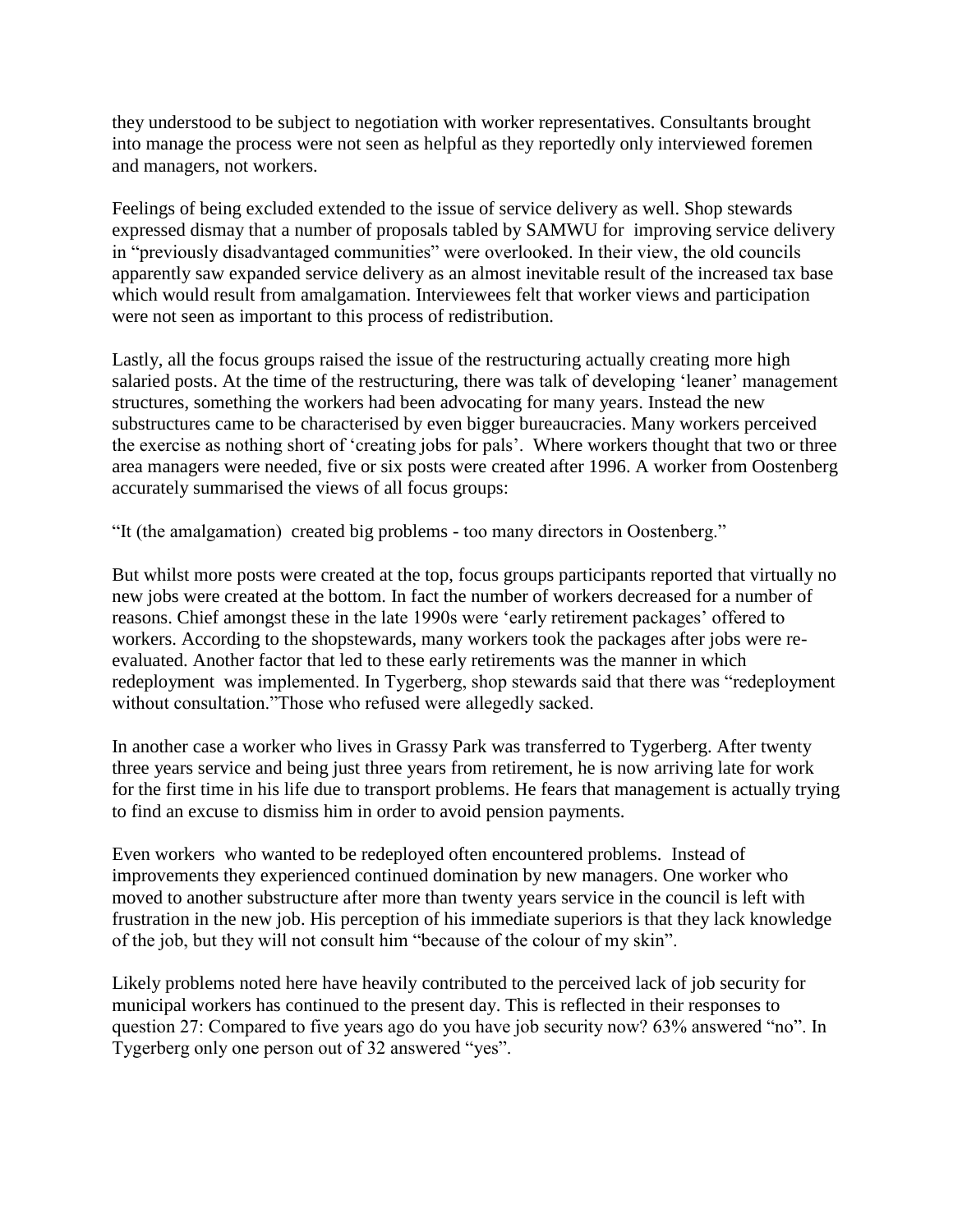Perhaps the focus groups' general attitudes concerning the impact of restructuring on employment in the municipalities was best expressed by a Cape Town shop steward. During the discussion he got up from his chair to draw the new employment pyramid of Cape Town on a white board. He drew an inverted pyramid, arguing that instead of a flatter management structure the new employment structure had many at the top and few at the bottom. His presentation concluded with the comment "the ones that are fat are being made even fatter but we that are lean are getting even leaner."

## **3.3 Conditions of service**

Legally, when the amalgamation took place all the municipalities were "going concerns", and therefore conditions of service had to be transferred. This obviously meant that within each new substructure there would be different conditions of service. The focus groups revealed that years later this has not been rectified. While 'parity' became one of the buzzwords in local government, shop stewards related incidents of co-workers doing the same job, with the same grade who were paid differently and worked different hours.

Survey questionnaires about job grades, job titles and departments revealed a lack of parity as well as the absence of basic information about conditions of service. As noted in Section 2, many people did not know basic information about their job. The wide variety of job titles likely reflected both a lack of information and the maintenance of systems from previous municipalities.

Apart from grading and pay, other conditions of service such as leave days also remain different. In one focus group discussion such discrepancies were attributed to the different collective bargaining structures prior to 1997. In some instances workers in the former BLA's started in the old white City Council, and were transferred to the Bantu Affairs Administration Board (BAAB), then to the BLA, and after 1997 back to the former white city councils. Therefore, expectations of redress, or parity, at least amongst these workers, were very high.

What has compounded the problem of conditions of service is the withdrawal of certain "privileges". For instance, most areas complained of the unilateral withdrawal of transport for workers. In fact, as we conducted this research shop stewards from one municipality were meeting in the next room to consider industrial action over this issue. Whilst the origins of this condition of service were not investigated, the seriousness of the issue is not in doubt. Working without the provision of transport means that the workers have incurred an additional cost of living as well as a longer portion of their day allocated to working. The problem of transport withdrawal is also connected to redeployment in some cases. One interviewee was re-deployed to Oostenberg. He previously had transport via council vehicles and spent just fifteen minutes travelling to work. Now he must travel for two hours each way and is spending some R300 per month on taxi fares.

A similar process took place with the withdrawal of clinic services for workers in the old Bellville municipality. This has led the workers to believe that management is prepared to change conditions of service when they benefit. According to interviewess, the explanation given by management for these changes is that such benefits cost money.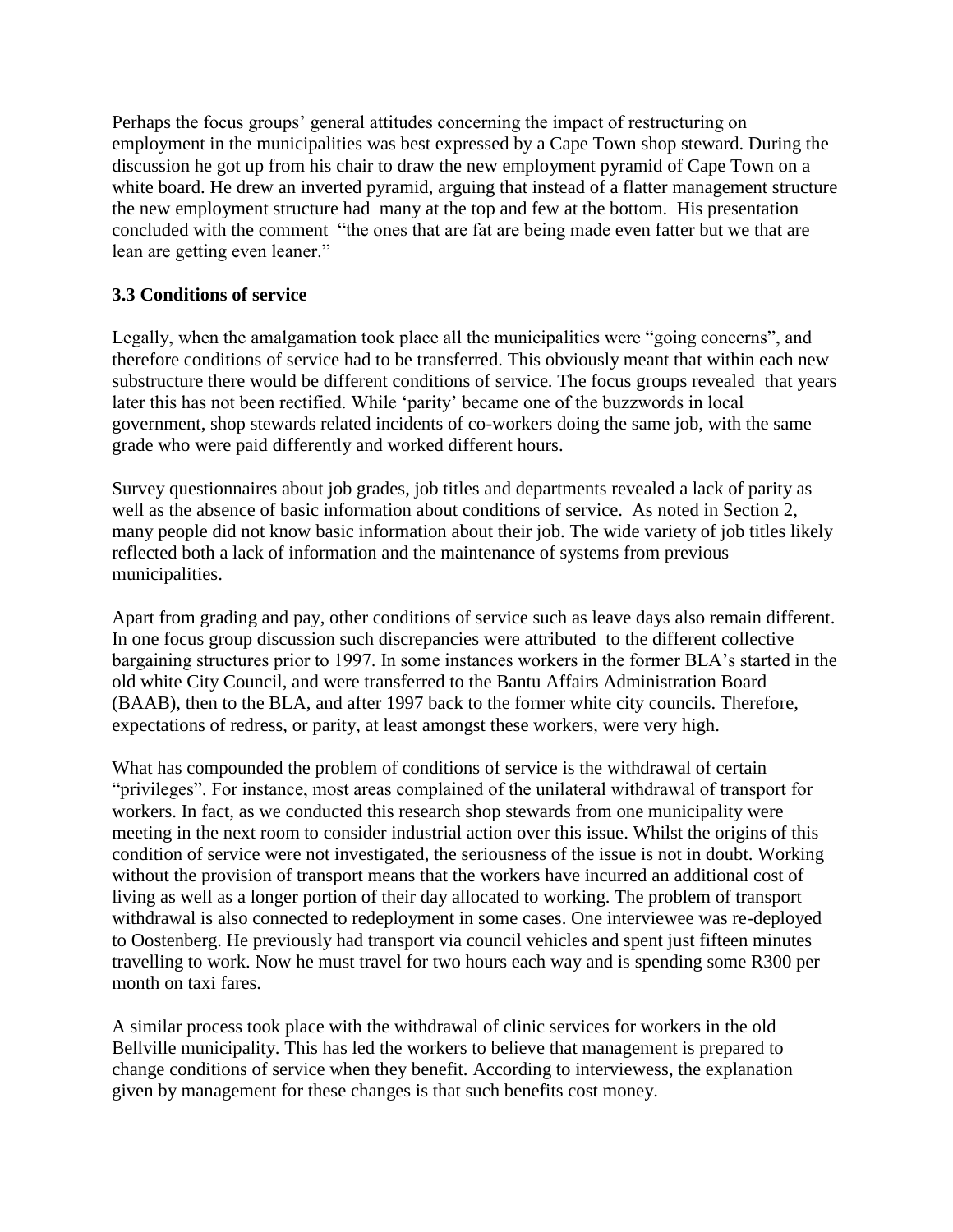Interviewees reported that cost saving seems to dominate all discussions about improving working conditions. In one substructure discussions on parity were progressing well until management allegedly discovered that elsewhere managers were recording cost savings. In another example a change was effected by management around the 'Group Scheme' ( an insurance scheme), which resulted in less benefits for workers. Again the rationale proffered by management was that this would help in the drive to cut costs. When the cost-saving drive is linked to the shift to discarding 'non-core' functions by local authorities, it is not surprising that 115 out of 182 respondents in the survey said that they had less job security now than five years ago.

#### **3.4 Outsourcing and service delivery**

There was an acknowledgement by most shopstewards that at the early stages of the change process some improvements were made in terms of service delivery in the poor communities. But all of that, according the shopstewards, has been halted by the shift towards privatisation via outsourcing. This shift by management commenced with the attempts to "focus on core business". In Cape Town Central the libraries outsourced book binding since it was apparently not adjudged to be core business. This left the libraries with all the equipment used in this function standing idle. Further examples of seemingly arbitrary definitions of "core business" came from Cape Town parks and recreation where the cutting of grass had been outsourced as "non-core." In the CMC, even toilet cleaning was defined as "non-core".

Another cited example of idle capacity was that of asphalt production. Historically this was done by Cape Town and provided to the other municipalities. But this process changed when other substructures opted to source supplies from the private sector in order to cut cost. Whilst this study could not delve into issues of cost-effectiveness in service delivery, comments were received from shopstewards about the manner in which business is conducted in their substructures. One shop steward stated that "you can go through branch by branch and find equipment lying idle…in every branch they've outsourced."

Focus groups also complained about outsourcing via the use of temporary labour agencies like Teamster and Kelly Girls. They argued that these workers get less than half the pay package of their full-time employee counterparts.

Yet another issue raised about the use of outside contractors was the situation cited in CMC where workers remain on the job but their actual work is outsourced. Particular irritation was expressed over this practice since the supposed rationale for outsourcing is cutting costs.

Focus group participants also noted the use of pricing as way of promoting outsourcing. They stated that in the past councils overcharged each other for services. But now, they argued it is as if the pricing of services is used to redirect attention away from local authorities as 'competitive' providers of these services.

The above suspicions from the workers are fuelled by the manner in which privatisation of services takes place. Shopstewards reported instances where the size of the workforce has been depleted such that the quality of service delivery came under the spotlight. The Cape Town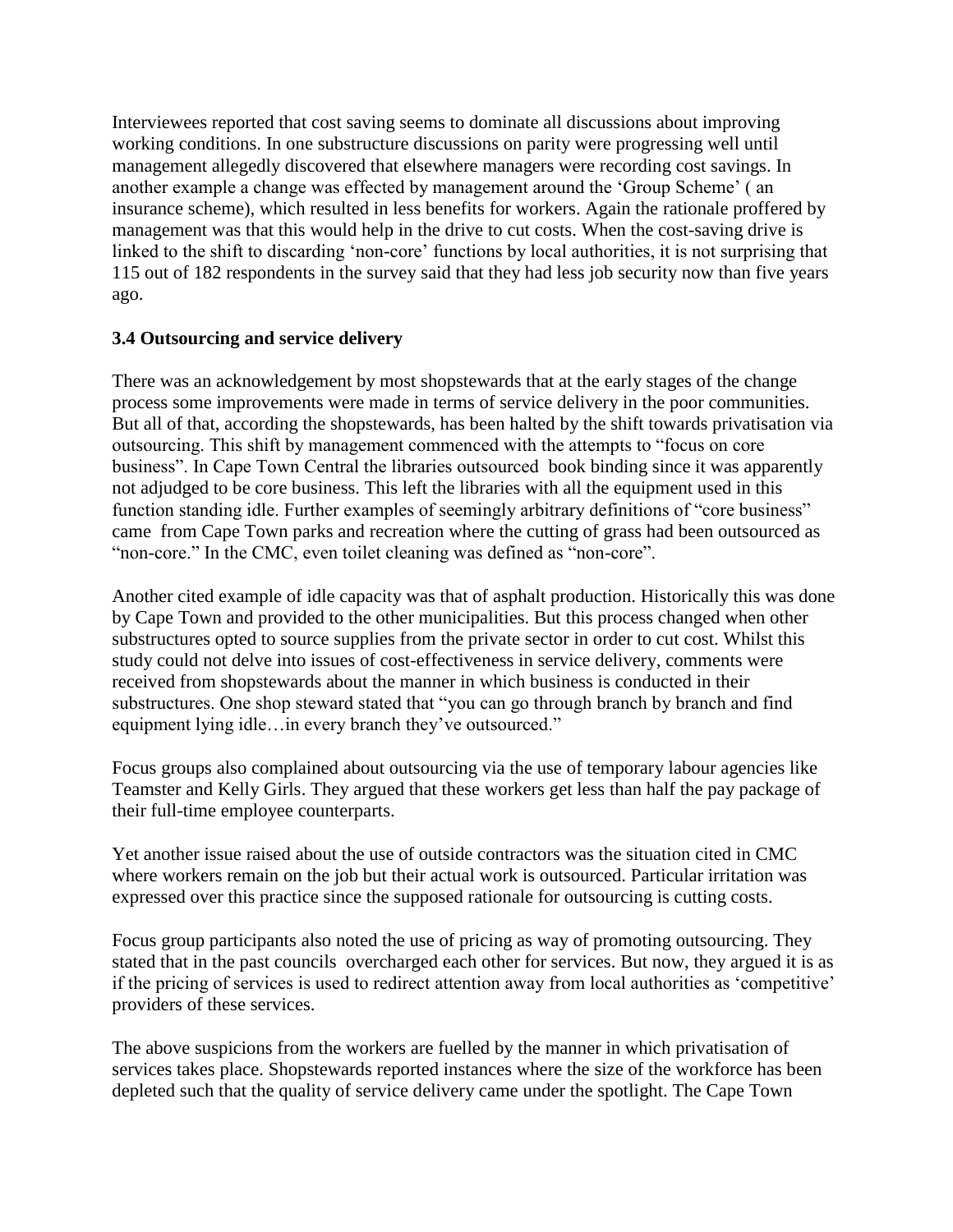nursery reported a decrease in staff from more than a hundred to about forty. Yet the forty were still expected to carry out the same tasks as before. However, fearing for their jobs and rumours of the closure of the facility altogether, there were few options other than compliance.

Another commonly reported cost-cutting solution from management is to sub-contract or outsource functions to companies run by ex-council employees. The workers that are affected by this form of restructuring are offered jobs by these small companies. In other words, for these worker leaders there is nothing inevitable or logical in the privatisation of service. On the contrary, they perceive that the process is being actively encouraged from within local government.

In the Tygerberg substructure shopstewards cited the privatisation of refuse collection as an example of the flaws in the current approach to restructuring. As SAMWU members they had forwarded proposals to management about redirecting resources within the substructure in order to redress past imbalances. Proposals even included splitting the workers' working week between the areas of the substructure. They presented this as the best way of effecting redeployment. These proposal were complemented by Tygerberg SAMWU workers volunteering to go and clean up in Khayelitsha.

Instead of accepting the workers' proposals, a private company, Billy Hattingh, was employed. When the private concern failed to deliver a quality service, forty workers from other departments were redeployed into cleansing to complete the job. To make matters worse, the workers who had volunteered to clean up in Khayelitsha were also disciplined by management.

Interviewees added another dimension to the issue of outsourcing: that they have been put into a confrontational situation with the communities they serve. Improvement of service delivery was turned into an emotive issue through promises of job-creation in 'Previously disadvantaged' areas. Focus group participants reported that this has led to the rejection of current council workers in these areas. An example from Tygerberg shop stewards illustrates such a situation. They mentioned that a new depot in Delft cannot operate due to community protest. Many workers from Bellville have been redeployed to the depot. But the community feels that outsiders should not be working there when local people are unemployed. Workers cited this as further proof of the council's failure to consult before implementing changes.

#### **3.5 Transformation of local government**

For many workers and their communities, transformation of local government had positive connotations. It was seen as ushering in a post-apartheid dispensation where democracy and equity in service delivery would prevail. But many municipal workers reported that they now find themselves confronting councillors whom they perceive as unaccountable. Structures appear untransformed. Workers see the old council officials continuing to control the situation. One went so far as to say, "we've got dictatorship rather than partnership. Council decided what they want to do on behalf of workers."

This lack of transformation is also reflected in the survey section of work organisation. For example, there is very little usage of management practices consistent with worker participation.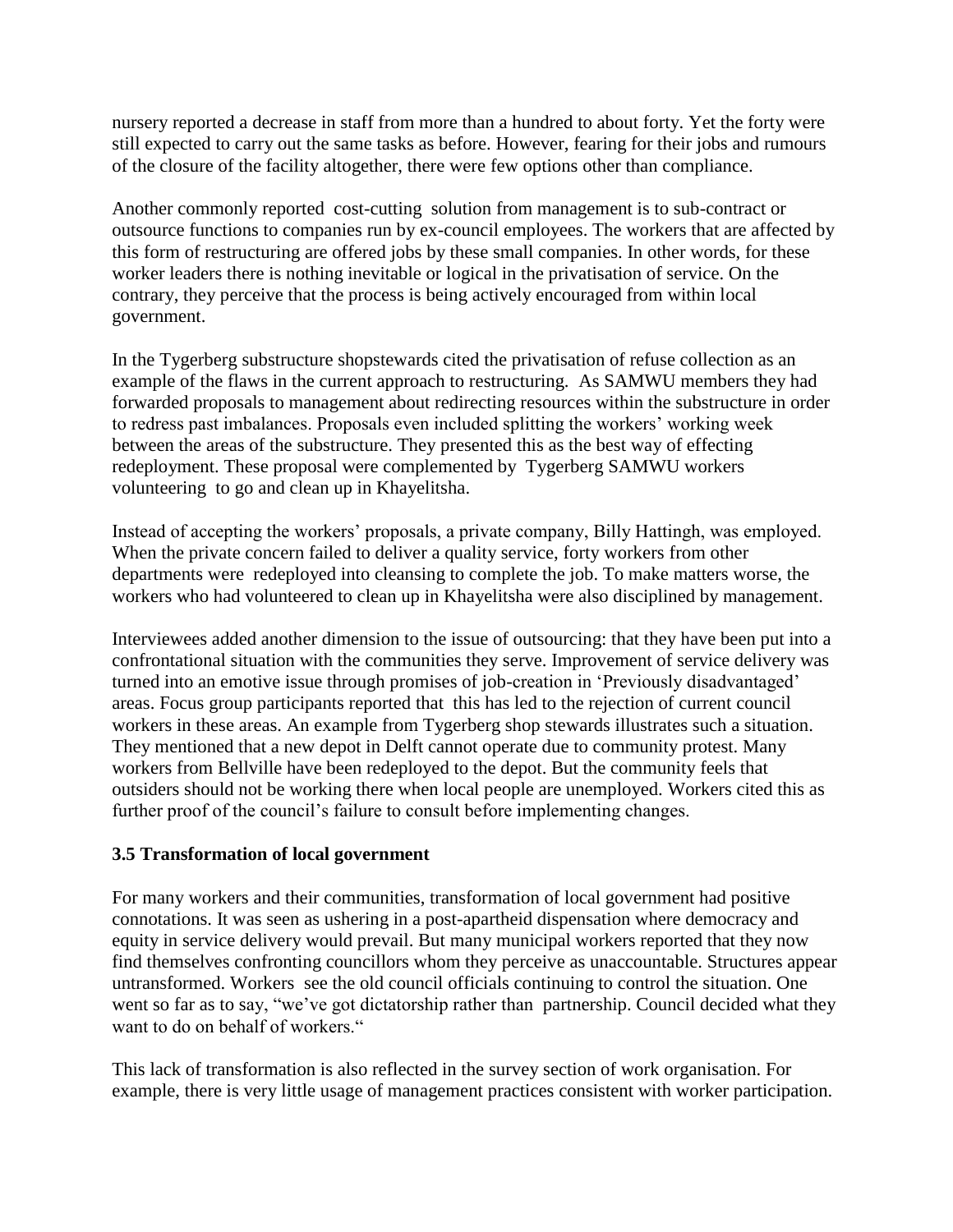Only 22 respondents, slightly more than 10% reported the existence of teams in their workplaces. Value sharing was even less common with only 13 positive responses. The only common structure was the Health and Safety Committee, a longstanding practice in South African workplaces, where 145 respondents noted the presence of such a structure. Moreover, the fact that only respondent indicated having received training on local government likely points to an important omission in the transformation process.

Workers also related how lack of transformation had impacted on service delivery as well. For many, lack of proper service delivery is closely linked to remnants of past racism and the practice of favouritism at the workplace. This also blocked possibilities for advancement. Training is almost non-existent for most workers. In the survey, only about a third of workers reported receiving training in the last five years. Moreover, most of this is inservice specific skills training—not really capacity building.

As one worker in Tygerberg put it: "If the conditions of workers improve, then service will improve." This was echoed by another participant: "If they take the time to listen to what we say, most of the problems will be resolved."

Despite the problems noted above, when probed in focus groups, workers brought forward many suggestions on how to improve service delivery. For them, worker participation in improving service delivery was a key aspect of transformation. For example, one focus group noted that amalgamation presented an opportunity to improve services such as fire-fighting and emergency services:

"Training of staff can be co-ordinated and improved throughout. Specialised equipment that is only available to one municipality can now be utilised throughout."

One shopsteward expressed these sentiments as follows:

" We are the ones that do the work on the ground. Together we can do it."

#### **3.6 The Unicity**

As pointed out above, most focus group discussions automatically led to the Unicity process without probing from the researchers. But most of the views expressed were through the prism of the current situation and the last restructuring in local government. This indicated considerable anxiety on the part of workers about the Unicity process. Perceptions of lack of communication and inadequate 'consultation' on the process has exacerbated the situation. As it stands, the process is closely associated with future job losses.

For most shopstewards in the focus group the Unicity gazette of April this year has not solved the communication problem. One of the concerns expressed is the extent to which workers can understand the technical type of language used in the Unicity process. The views of workers in this regard were summed up by one participant as follows: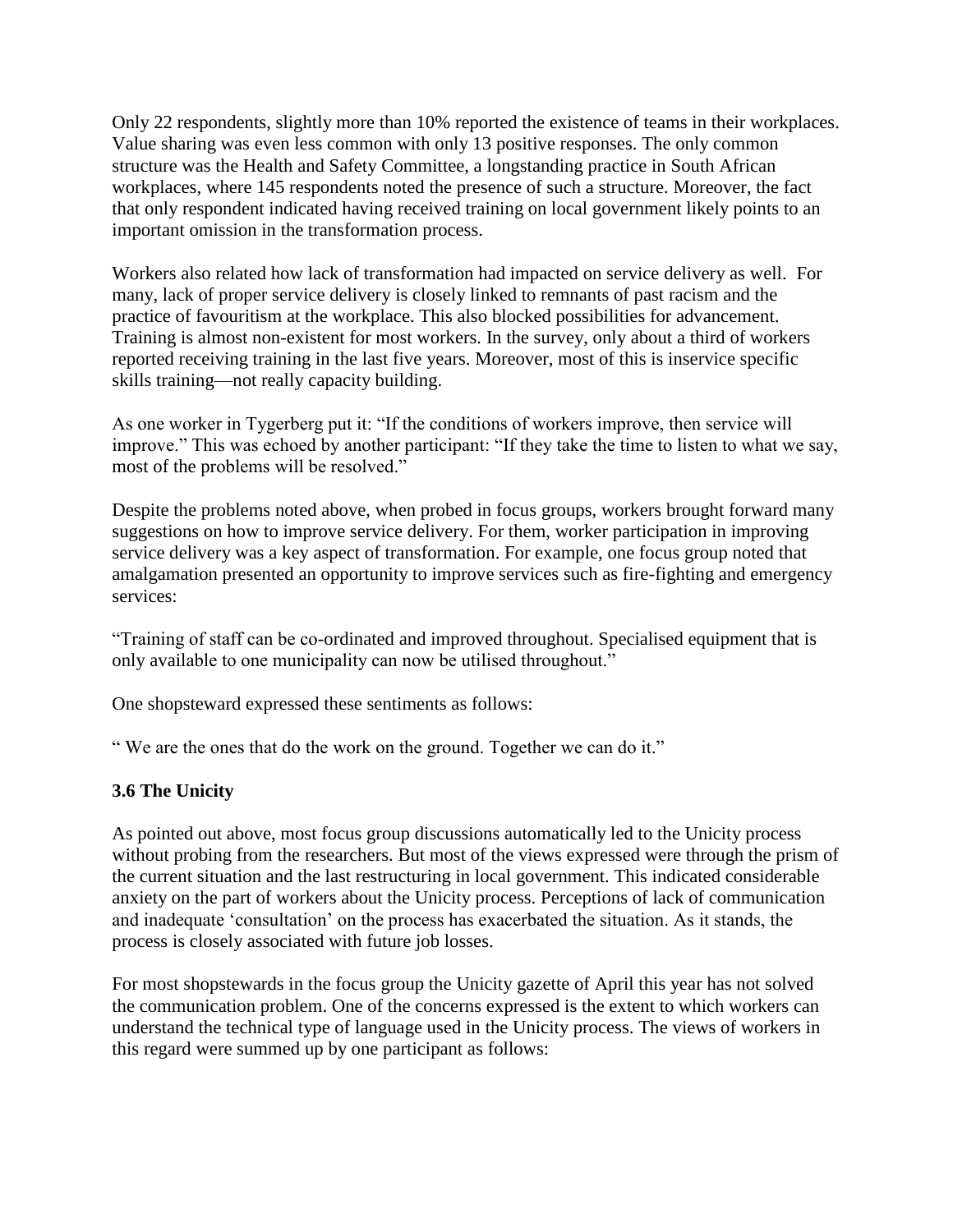" I do not think anyone is really against it. It is the way it is being dealt with. It is being handled by the officials ... they act in their own interests."

The role of the officials in local government was a constant concern expressed by all the groups when discussing the Unicity. As one shop steward put it, "these officials manipulate the process for their own gain." An even harsher assessment of the Unicity process came from a Cape Town participant: "All the way along limbs are falling off and people are getting hurt." One focus group participant questioned whether the IMF and World Bank were not behind the current proposals. He said that with such institutions "you must fall in line with the rest of the world."

All groups emphasised that the notion of redistribution of resources must apply to the Unicity process. However, with extensive outsourcing and the ballooning of management structures, workers were at best sceptical of the outcome of the Unicity. The legacy of both the apartheid past and the previous amalgamation loomed large in most participant's assessment. The views of one shop steward were illustrative of the general sentiments:

" It would be nice if the planned Unicity would be different from what happened in the 1997 amalgamation. Because it was said then that poorer municipalities would be improved. The only thing that we witnessed was that we were swallowed up by the old Cape Town. And in Cape Town racism is still alive. You can notice this if you are trying to solve a work related problem at the Civic Centre. If you cannot speak English or Afrikaans, then you do not get attention."

#### **Section 4: Conclusions and recommendations**

The new mission statement of Cape Town paints the following picture of the city:

"Cape Town, a dynamic, developing **cosmopolitan** city, reaches out to all it's people and works towards creating a **unified** and **harmonious** environment in which **everyone** can enjoy all the benefits and amenities of a **world-class** city on an equal basis in **safety** and **freedom**."

This rather glossy image of Cape Town contrasts starkly with what workers in our survey have presented.

In general, the findings in this survey are cause for considerable concern. The focus groups present a highly disillusioned and demoralised work force, while the surveys do little to alter the picture and in many cases reaffirm the points made by shop stewards.

In response to what has been presented here, we think a number of key issues need to be noted and addressed by the Unicity:

a) Perhaps most important is the question of consultation and participation. There is a need to create and extend processes through which workers and the communities where workers live can participate in the planning of the new Cape Metropolitan Area. We consider this research project to be a small beginning of such a process.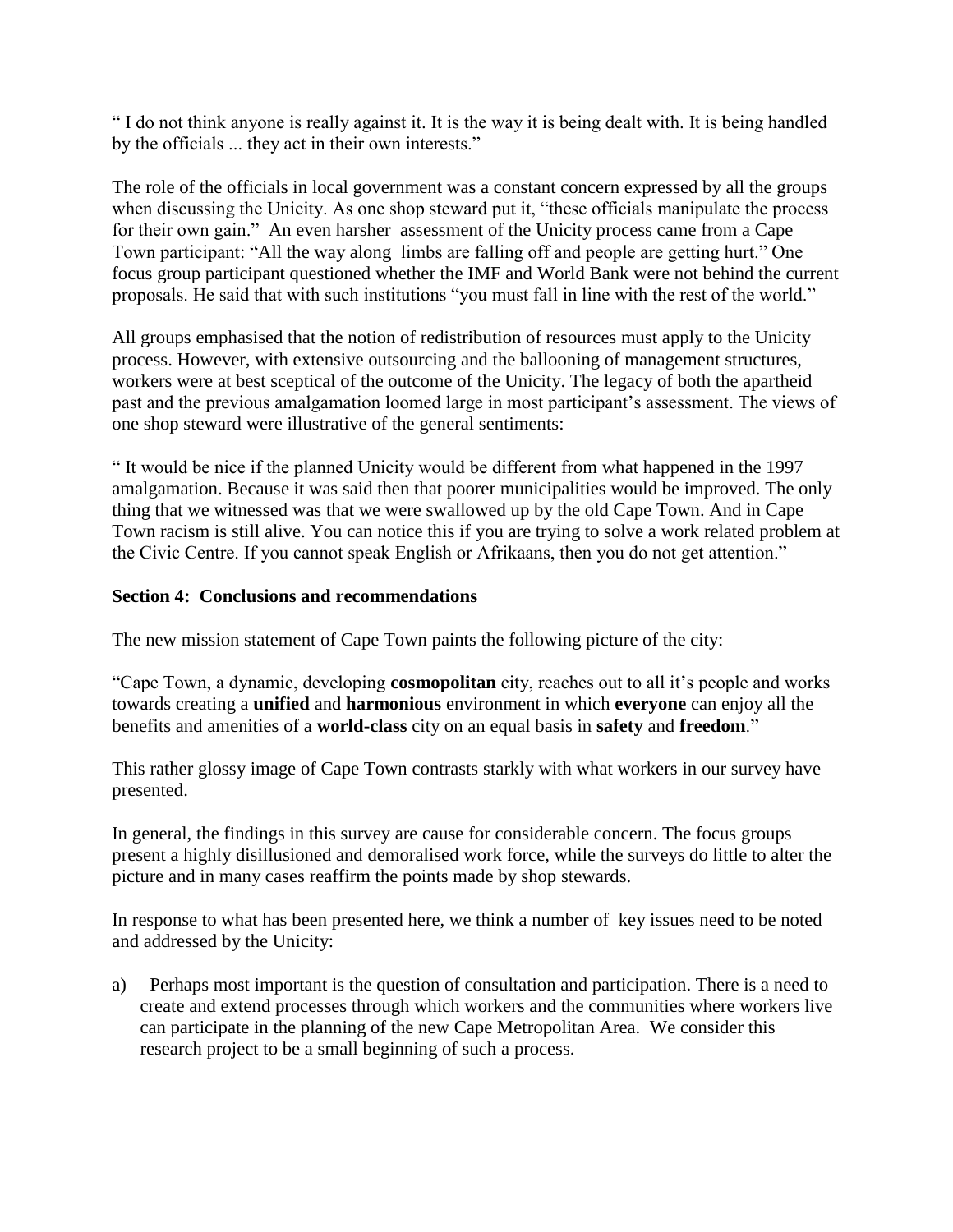- b) A more thorough analysis of the 1996/7 unbundling and amalgamation needs to be completed. This analysis should include extensive solicitation of the views of workers and the members of "previously disadvantaged communities."
- c) Management structures need to be investigated to determine the extent effective to which structures and channels of communication are operating. With nearly a quarter of respondents describing worker-management relations as "very bad" , suggestions of a "caring management", let alone a "world class" management seem badly out of touch with workplace reality. Our research indicates that most municipalities have not yet advanced to even the most rudimentary forms of worker participation such as team building. Moreover, with the alleged ballooning of management structures, there needs to be a careful examination of the organisational organogram.
- d) Linked to a transformation of management structures is the question of training and education for workers. Only one respondent out of 182 reported receiving training on local government. If this is representative of the overall trend in the municipalities, there is little chance of transformation moving smoothly. But training needs also go beyond the topic of local government. Less than a third of the respondents reported receiving any training at all in the last five years. If service delivery is to be extended and improved, enhancing the capacity of the workforce is crucial.
- e) A process needs to be put in place to examine the public sector option. According to the National Framework Agreement, this is supposed to be the preferred option. All the focus groups reported a shift toward outsourcing and other forms of bringing in the private sector. There was little evidence of capacity-building or consultation with an eye to improving public sector delivery. In this regard the bare minimum is the establishment of clear guidelines as to what constitutes sufficient consideration of the public sector option. Such guidelines should detail the processes of consultation and negotiation involved. As part of creating such guidelines, there also needs to be a debate around defining the "core business" of local government. Unilateral decisions to outsource, which seem to be taking place at present, amount to a renunciation of the notion of stakeholder participation.
- f) Workers expressed extreme anxiety over job security. This needs to be addressed urgently. Job security needs to be at the heart of any new planning process, not seen as a by product or incidental to building a world class city.
- g) Parity remains a key issue for many surveyed. A large number of workers expressed the view that no serious efforts had been made to establish parity. Moreover, many felt that the problems on this issue were related to continuing racism at the level of municipal management.
- h) There is a need to carry out a more systematic examination of the international experience of privatisation in all its forms. In particular, research has revealed a number of cases of corruption and inequitable service provision. Given the past inequities of South Africa and the problems of corruption, these are issues which can only be ignored at the peril of the Unicity of the future. While a detailed review of the Strategic Choices Document is beyond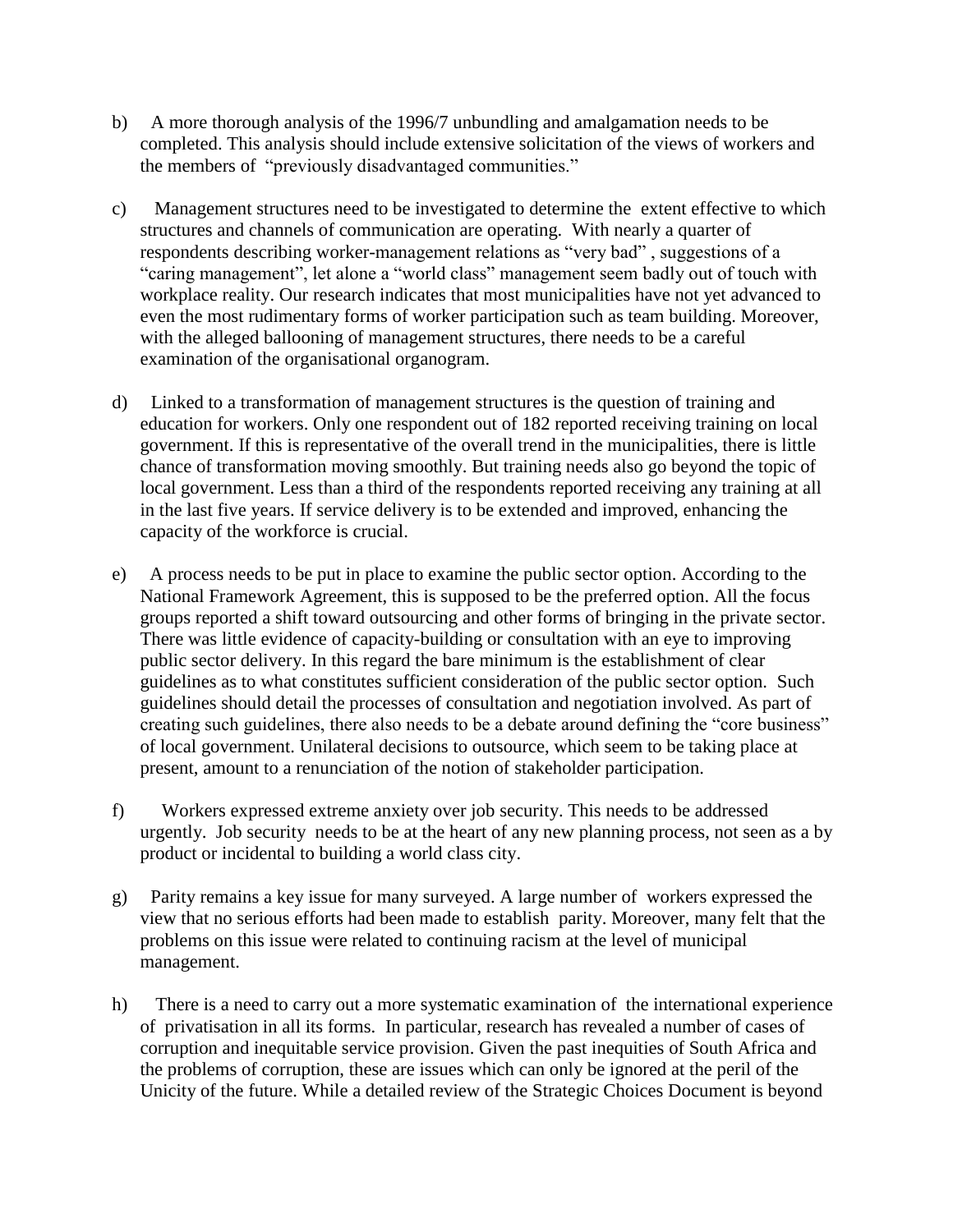the scope of this research, we would note that the document did not seem to reflect such an examination.

Lastly, perhaps inadvertently, this research project provided all participants an opportunity to reflect on how the Unicity process would affect their particular workstations or functions. We hope ultimately this has helped to open up the debate about 'service delivery' and how workers might be involved in restructuring that delivery. The extension of that debate and the involvement of workers is essential to the transformation of the Cape Metropolitan Area.

## **APPENDICES**

#### **Appendix A: Notes on the Research Process and Method**

## **a) Difficulties in Finalising the project**

From the outset of project conceptualisation, it was clear that time frames would be short due to the deadlines of the overall Unicity process. This was further complicated by a delay in finalising the appointment of ILRIG and the Municipal Services Project. At a meeting on 4 April, where the Unicity Commission, SAMWU and ILRIG were present, it was agreed that the survey should proceed. However, the appointment of ILRIG was only confirmed in writing by a letter from Nico Mclachlan on 18 April 2000.

#### **b) Consultation on the project design**

The shorter time frames prompted ILRIG to propose a reduction in the number of municipalities from the original seven. These proposals were communicated to Unicity and discussed in a meeting on 12 April. After this meeting, plus consultations with SAMWU, the final decision was to do the survey in four municipalities

We drafted a questionnaire and a list of focus group questions. These were circulated to the Unicity Commission for comment. We held a meeting with David Schmidt and Ayesha Foflonker of the Unicity Commission on 12 April to review the documents. We agreed to include more questions which dealt with training, changes in the municipality aside from the 1996/7 restructuring, expectations of workers, the type of changes workers would like to see at their workplace, and their attitudes toward re-deployment. Each of these suggestions were addressed in the revised questionnaire. We then piloted the focus group questions and questionnaire on 19 April. Five shop stewards took part in the focus group and five answered the questionnaire. We agreed on the focus group questions but modified the wording of some questions and the design on the questionnaire. The questionnaire was then translated into Xhosa and Afrikaans.

#### **c) The structure of the survey questionnaire**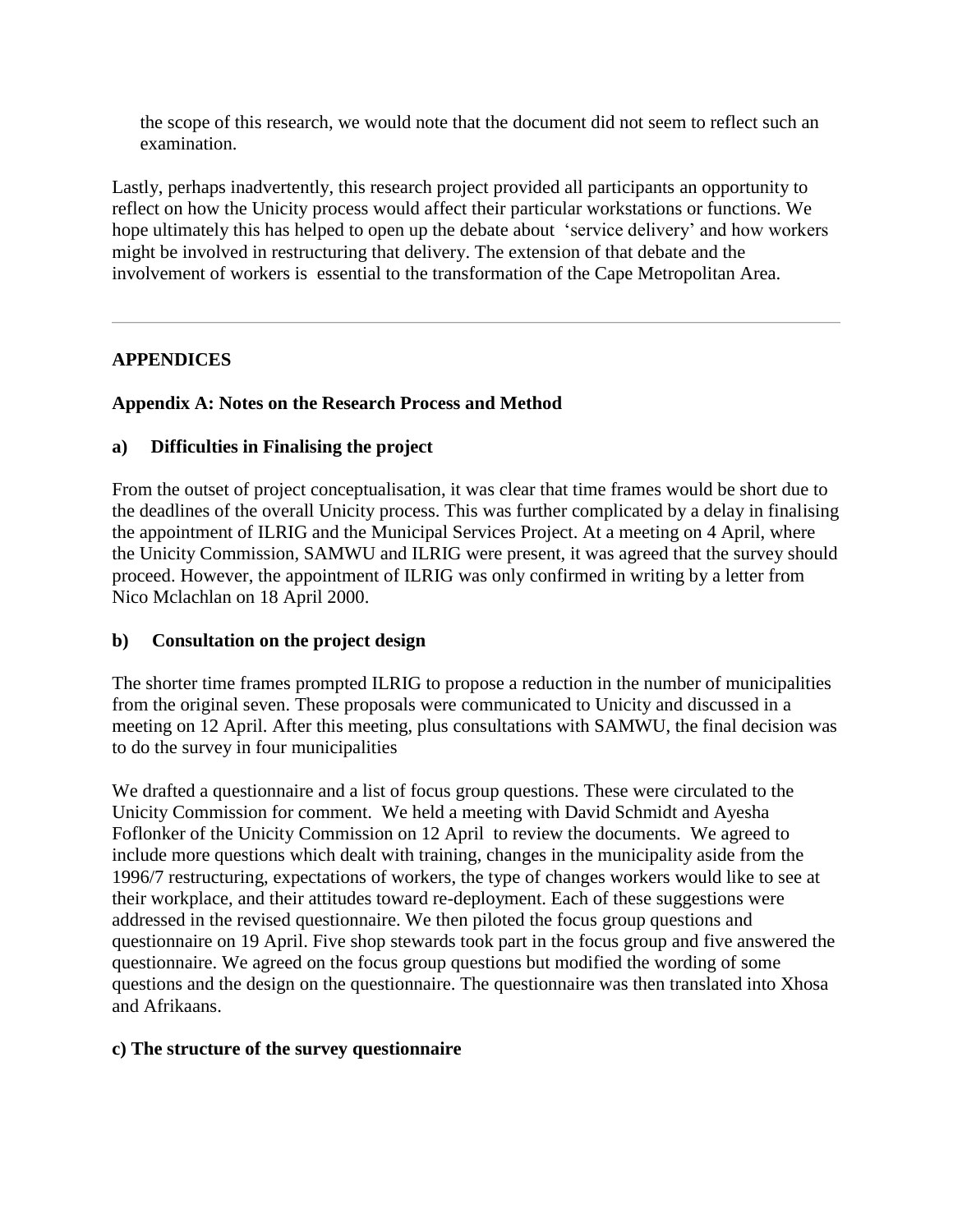The final questionnaire contained five parts. Part one focused on the personal details of the person—age, sex, language, education and union affiliation. Name was excluded to ensure anonymity.

Part Two is entitled "work details". This part helps to ascertain the type of job and work done by the person. Part Three is "work organisation." The intention of this part is to examine to what extent management had engaged in innovation (e.g. teams, green areas, job rotation, new technology) and whether they had provided training. Part Four is shopfloor relations. Here workers were asked to assess the general character of labour relations. Part Five is "restructuring". This addressed workers' views on the 1996/7 process and on the Unicity. If workers were not aware of the Unicity, they were simply asked to indicate this. They were then not expected to answer further questions on the Unicity.

We concluded with a question which allowed respondents to add any additional comment they wanted to make. Altogether, the questionnaire contained 35 questions. Of these five were openended , seven were yes/no answers; eleven involved filling in a blank with a specific piece of information and twelve involved ticking a box in a table.

We then let them fill in questions 1 to 5 on their own. Questions 6 to 16 which covered some personal and work details were filled in via plenary session. Since these did not include opinions, we did them collectively. This avoided some confusion we experienced in the pilot. For example, under the question of how many hours a person worked per day, many people work a different number of hours on different days. Other people found it difficult to calculate their monthly hours. A number of people were not sure about their job grade. On this type of question we assisted participants and also allowed them to be assisted by other participants.

#### **d) Liaison with SAMWU**

We attended a SAMWU Metro Branch Shop Steward meeting on 19 April and outlined our purpose and programme. In each of the targeted municipalities the organiser was given the task to set up the required meetings.

Despite this briefing of SAMWU organisers and worker leaders, logistics for the survey sessions was complex. In some instances, there were delays in getting time off. The numerous holidays during the research period reduced the number of possible research days. However, despite these logistical problems, 182 workers took part in the survey. The variances at the municipality and venue level were due to different numbers arriving than planned. If extra workers turned up, our policy was to allow them to fill in the form. This also avoided potential conflicts with supervisers who might have accused us of getting time off for no purpose. A full summary of the number of workers interviewed in the various municipalities and venues is included with the data from the survey (Appendix D).

Our most complicated problem was that in at least three of the venues workers were resistant to filling in the questionnaire. In one case, workers had simply been told to come to a meeting without being briefed on the nature of the "meeting." But in two other instances, Khayelitsha and Mitchell's Plain, workers were highly suspicious of the Unicity, of ILRIG and the entire research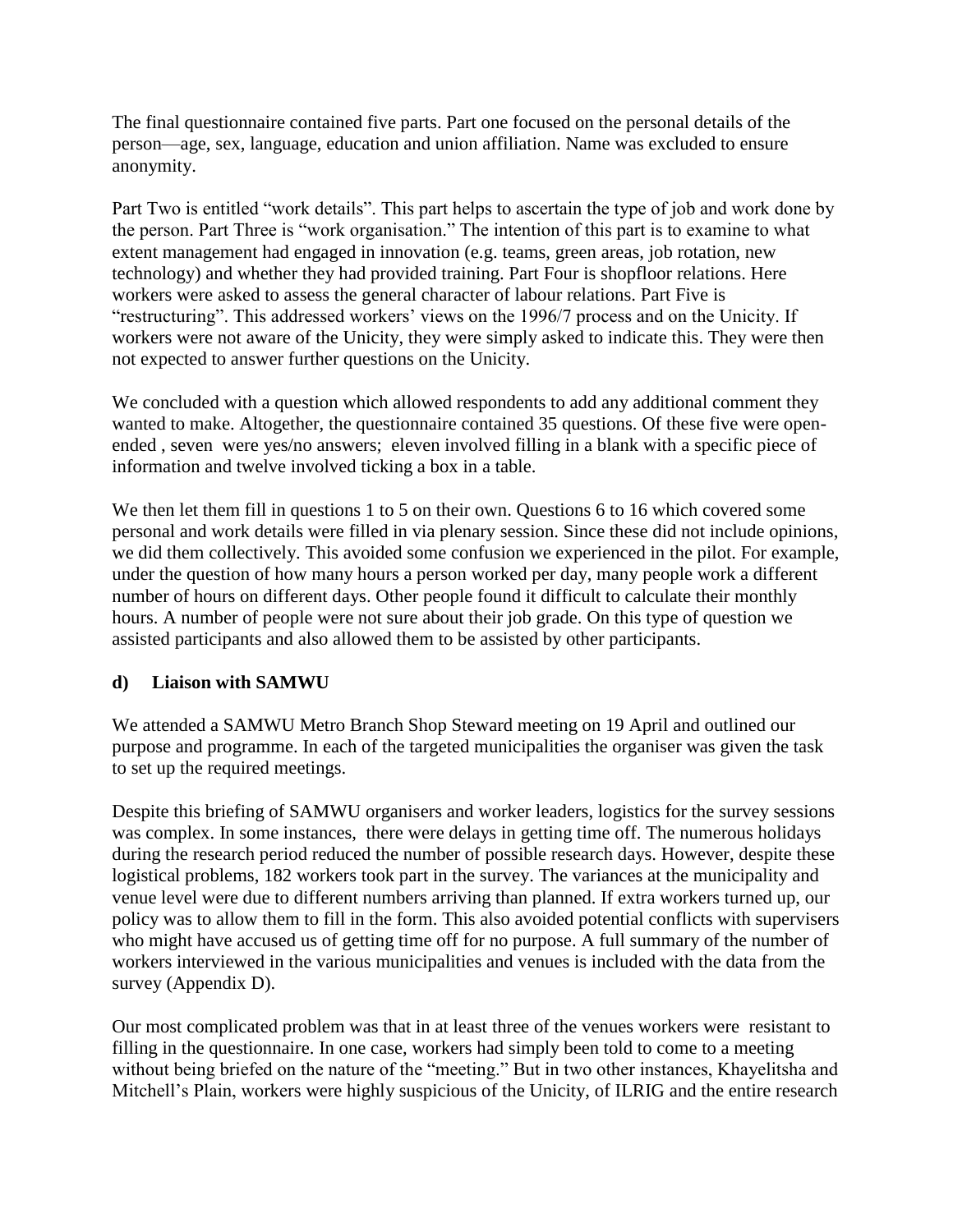process. Some were concerned about whether this would lead to job losses. Others disagreed with the idea of sampling. They believed that everyone should be interviewed. It was only after considerable heated discussion that workers agreed to participate.

#### **Appendix C: Survey Questionnaire**

This research is being conducted by the International Labour Resource and Information Group (ILRIG) in Cape Town in conjunction with the Municipal Services Project. We are conducting interviews with municipal workers to find out what workers think about the restructuring of local government in the Cape Town area and how it may affect the work that you do. This research is being conducted on behalf of the Unicity Commission.

## **INSTRUCTIONS:**

Every question must be answered. Put a tick in the right box, or write the answer on the line.

Thank you.

## **PART ONE: Personal details**

#### **1. How old are you? (Please tick)**

| $16 - 17$    |  |
|--------------|--|
| $18 - 24$    |  |
| $25 - 34$    |  |
| $35 - 44$    |  |
| $45 - 54$    |  |
| $55 - 59$    |  |
| 60 and above |  |

#### **2. Are you a male or female?**

| <b>Female</b> |  |
|---------------|--|
| Male          |  |

#### **3. What language do you speak mostly at home?**

| English          |  |
|------------------|--|
| <b>Afrikaans</b> |  |
| <b>Xhosa</b>     |  |
| Zulu             |  |
| <b>Sotho</b>     |  |
| <b>Other</b>     |  |

**4. What is the highest standard or grade of education you have completed?**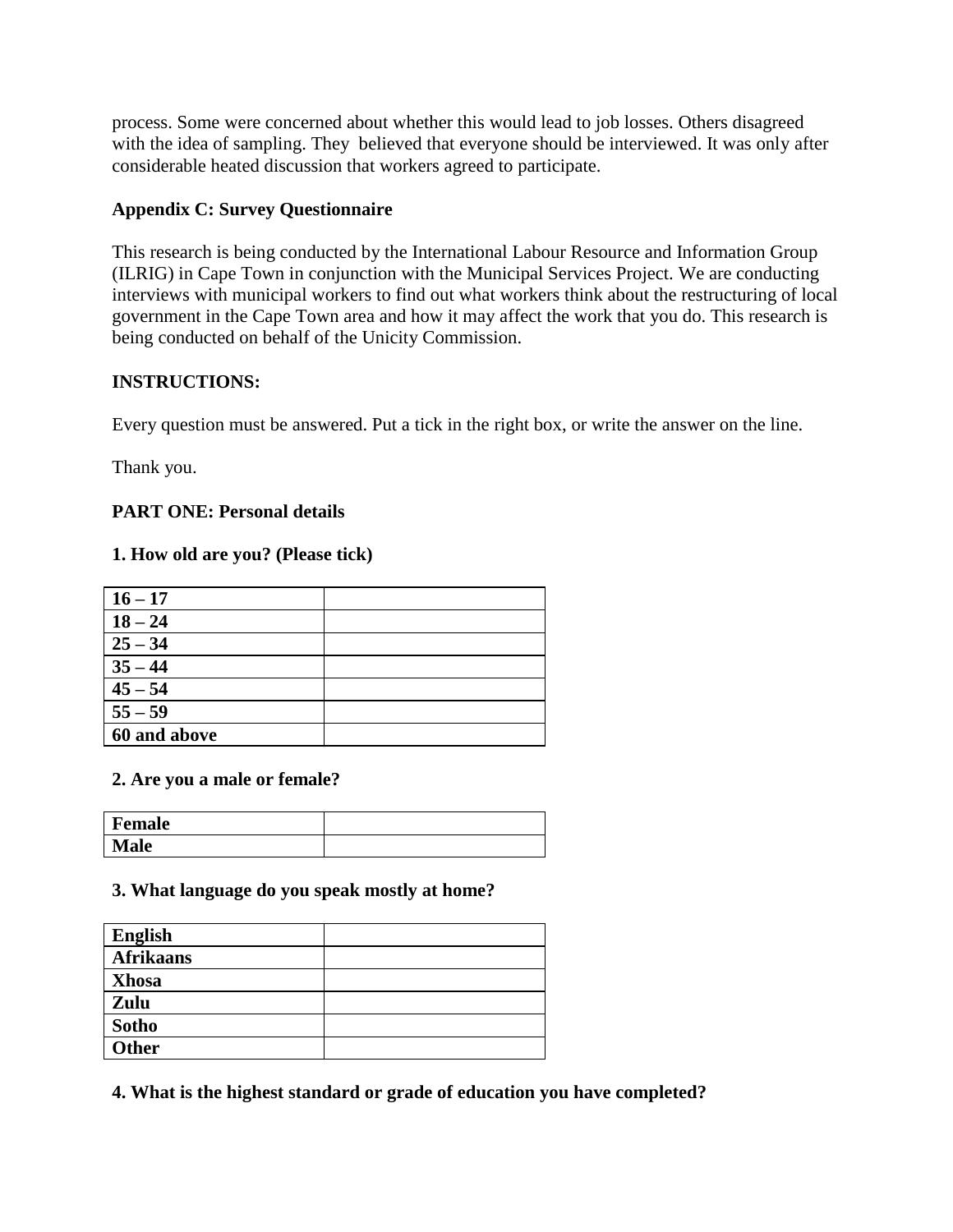| No school                |  |
|--------------------------|--|
| Sub A to standard 2      |  |
| Standard 3 to standard 5 |  |
| Standard 6 to standard 9 |  |
| <b>Completed matric</b>  |  |
| Post-matric              |  |

#### **5. Which union do you belong to?**

| <b>SAMWU</b> |  |
|--------------|--|
| <b>IMATU</b> |  |
| <b>Other</b> |  |

#### **PART TWO: Work details**

**6. What is your job title? …………………………………………………………….**

**7. What is the Grade level of your job? ……………………………………………..** 

#### **8. How would you describe your job in terms of its skill level?**

| <b>Professional</b> |  |
|---------------------|--|
| Unskilled           |  |
| <b>Semi-Skilled</b> |  |
| <b>Skilled</b>      |  |

**9. Which municipality do you work for? ………………………………………………**

**10. Which department do you work for in the municipality?** 

**……………………………………………………………………………………………**

**11. How long have you been working for this municipality? ………………………..** 

**12. Did you work for a municipality in the Cape Metropolitan Area before 1996?** 

| Y es |  |
|------|--|
| u    |  |

**13. If yes, which municipality? …………………………………………………………**

**14. Approximately how long were you working for that municipality? ………………**

#### **PART THREE: Work organisation**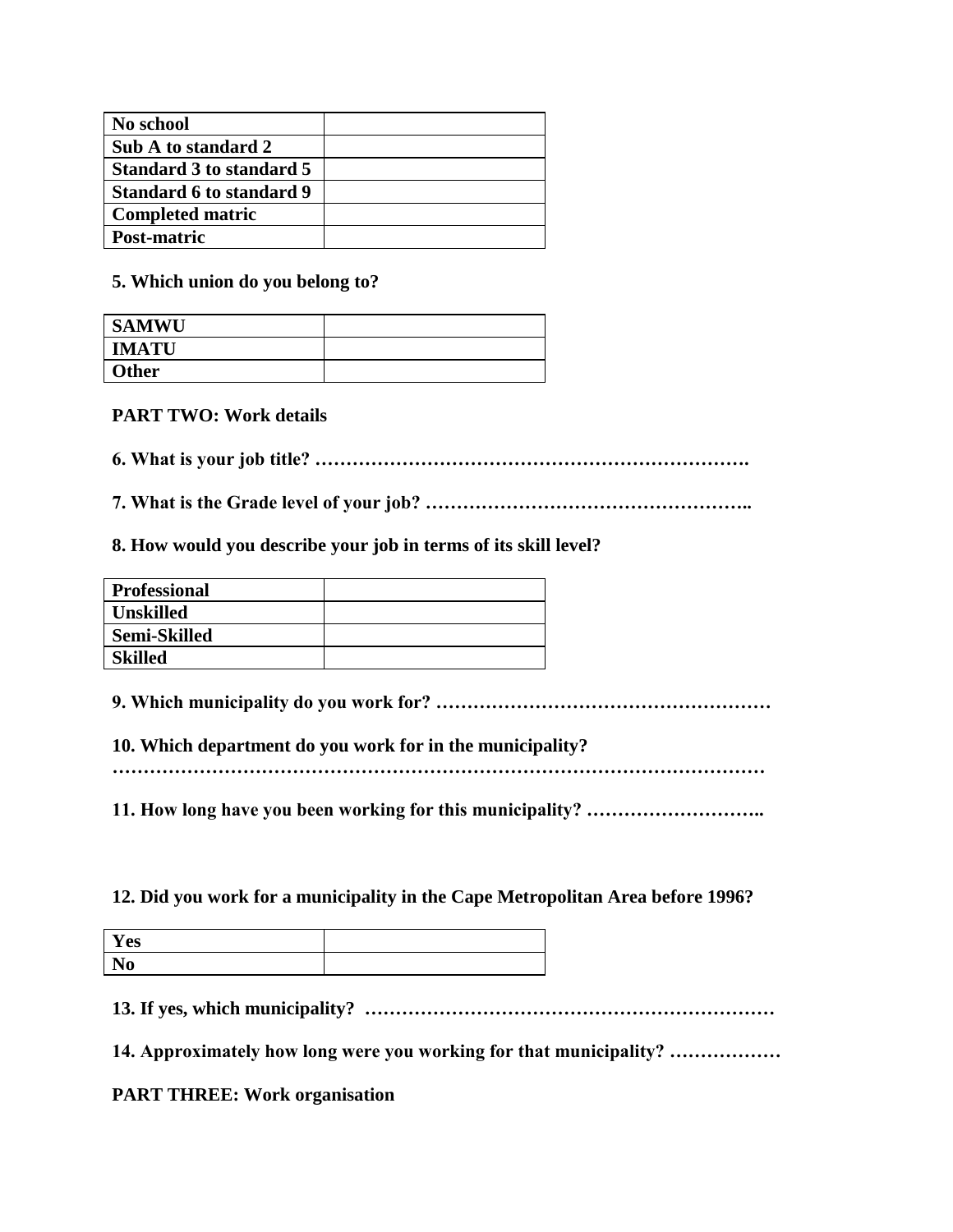**15. How many hours do you actually work per day? ……………………………………….**

**16. How many hours do you actually work per month? …………………………………….**

**17. In the last five years, has your work changed in any of these ways?**

|                         | <b>YES</b> | N <sub>O</sub> |
|-------------------------|------------|----------------|
| Use of new equipment    |            |                |
| Use of new technology   |            |                |
| <b>New work methods</b> |            |                |
| <b>Team-based work</b>  |            |                |
| <b>Job rotation</b>     |            |                |
| <b>New shifts</b>       |            |                |
| <b>Ither</b>            |            |                |

**18. Have you received any job training in the last 5 years?………………………………………**

**19. If yes, what was** 

**it?………………………………………………………………………………………………… ……………………………………………………………………………………………**

#### **20. Does your department have any of the following workplace committees?**

|                            | <b>YES</b> | NO |
|----------------------------|------------|----|
| <b>Quality Circles</b>     |            |    |
| <b>Green Areas</b>         |            |    |
| <b>Self-directed Teams</b> |            |    |
| <b>Value-sharing</b>       |            |    |
| <b>Health and Safety</b>   |            |    |
| <b>World Class Forums</b>  |            |    |
| <b>Other</b>               |            |    |

**21. Do you think workers get enough relevant information from management on these issues?**

|                        | Y ES | NΟ |
|------------------------|------|----|
| The way work is done   |      |    |
| <b>New machinery</b>   |      |    |
| <b>Quality of work</b> |      |    |
| <b>Work scheduling</b> |      |    |

**22. Do you think your job needs to be improved? ………………………………**

**23. In what ways? Briefly describe**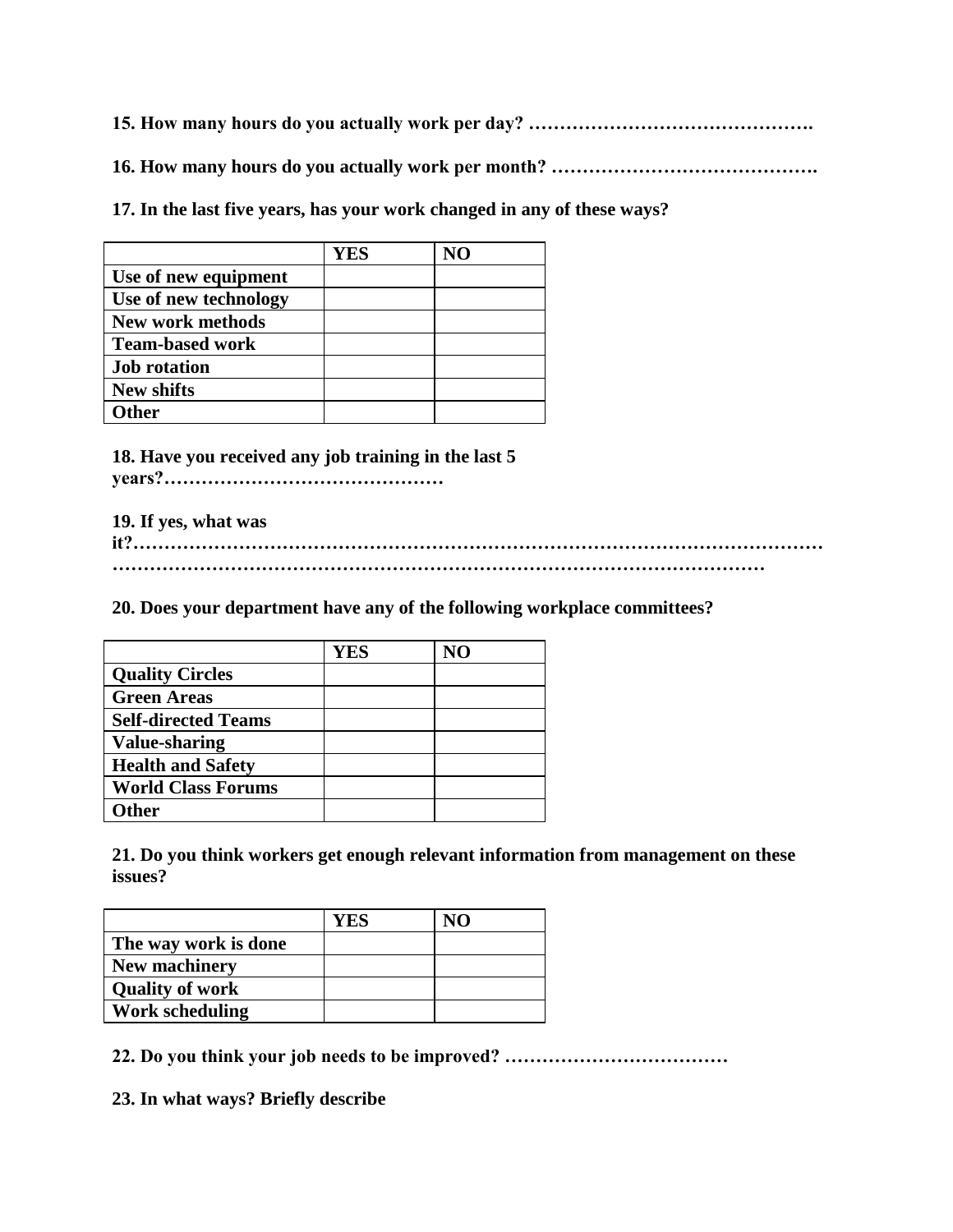#### **………………………………………………………………………………………………………**

#### **PART FOUR: SHOPFLOOR RELATIONS**

**24. How would you describe the relations between workers and senior management on a day-to-day basis?**

| <b>Very good</b>    |  |
|---------------------|--|
| Good                |  |
| <b>Satisfactory</b> |  |
| <b>Bad</b>          |  |
| <b>Very bad</b>     |  |

**25. How would you describe the relations between workers and supervisors on a day-to-day basis?**

| Very good           |  |
|---------------------|--|
| Good                |  |
| <b>Satisfactory</b> |  |
| <b>Bad</b>          |  |
| <b>Very bad</b>     |  |

**26. Do you feel that you have adequate equipment to do your job properly? Yes/No**

**(if yes, explain)…………………………………………………………………………………………**

#### **PART FIVE: RESTRUCTURING**

**27. Compared to 5 years ago, do you think you have job security now?………..**

**28. What do you think of redeployment of workers?**

**………………………………………………………………………………………………**

**………………………………………………………………………………………………**

**29. What do you think of the 1996/97 local government restructuring/amalgamation of municipalities?**

**………………………………………………………………………………………………**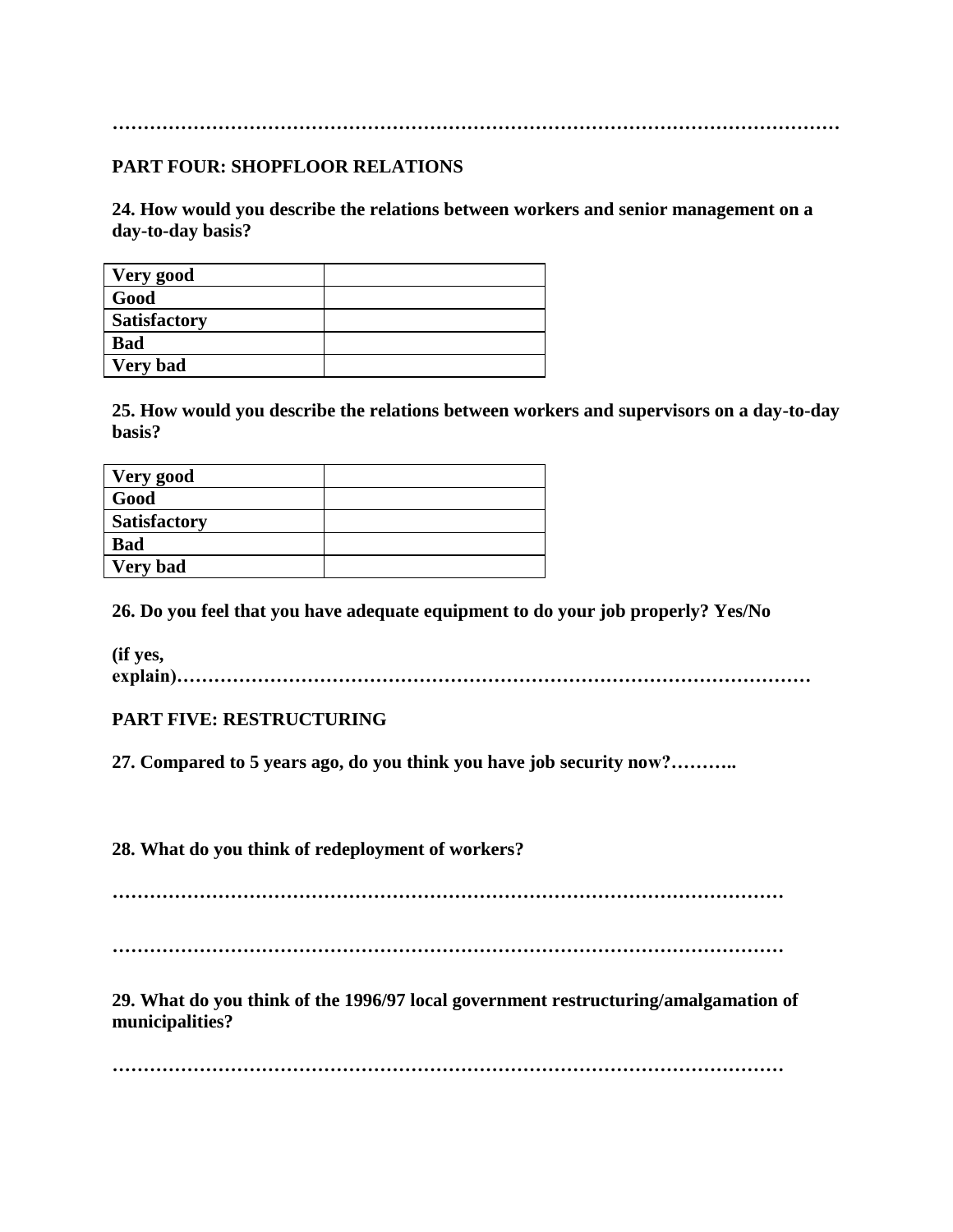#### **PART FIVE: Unicity**

30. Are you aware of the plans to create a new "Unicity" in Cape Town?...............

31. Where have you received your information about the Unicity?

| My union          |  |
|-------------------|--|
| <b>Newspapers</b> |  |
| <b>Television</b> |  |
| <b>Managers</b>   |  |
| Council           |  |
| <b>Friends</b>    |  |
| Other (specify)   |  |
| I do not get any  |  |
| information       |  |

32. Do you feel that you have been adequately informed about the development of a new **Unicity?** 

| <b>Yes</b>      |  |
|-----------------|--|
| м<br>$\sqrt{0}$ |  |

33. Will the creation of a single Unicity affect the way your municipality works?

.........

34. Why do you feel this way?

#### 35. Additional comments: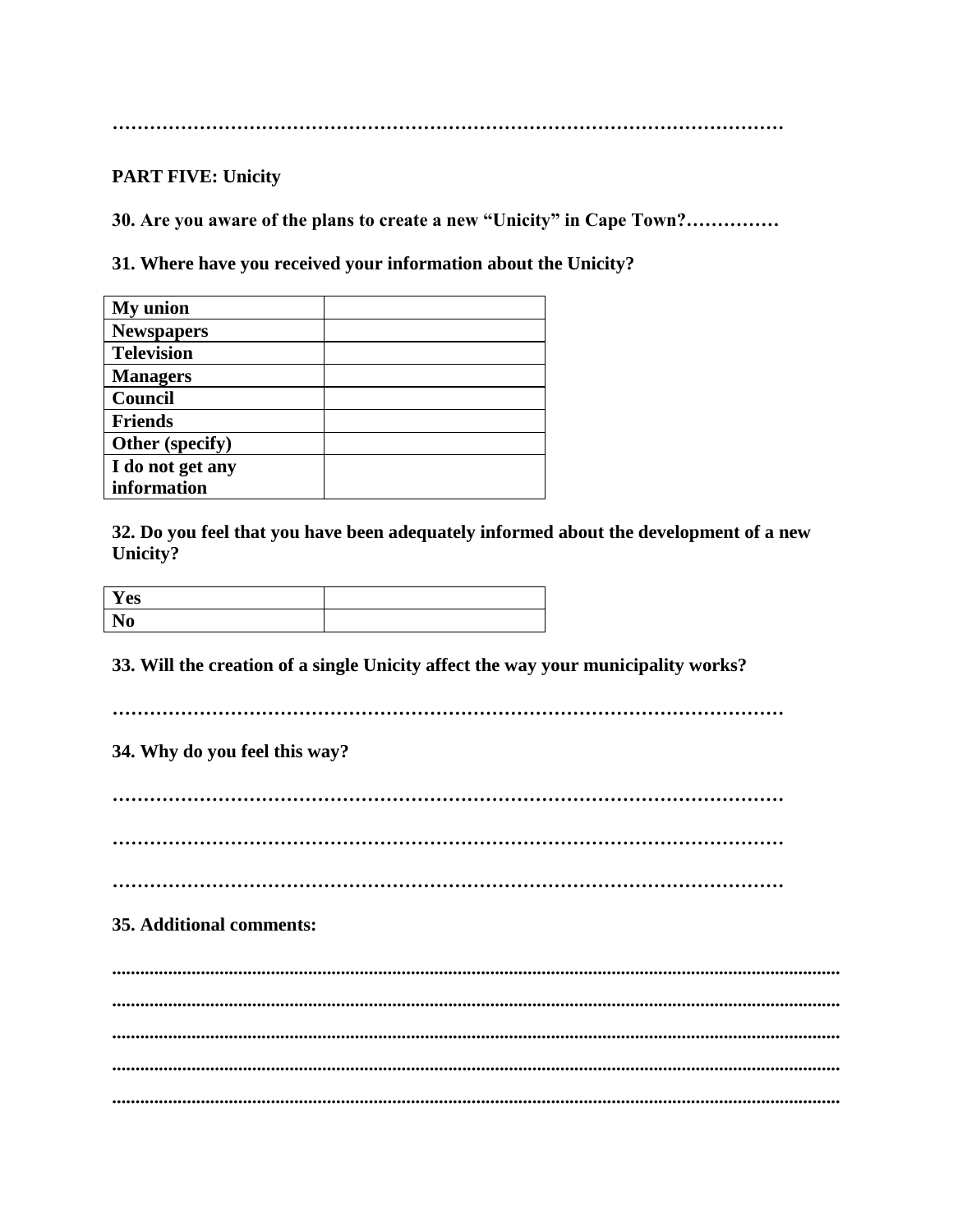**............................................................................................................................................................ ............................................................................................................................................................ ............................................................................................................................................................ ............................................................................................................................................................ ............................................................................................................................................................ .....................……………………………………………………………………………………… ………………………………………………………………………………………………………**

**Thank you very much for your time and co-operation.**

#### **Appendix D: Focus Group Questions**

ILRIG-MSP Unicity Research

Focus Group Questions

#### **Personal Details**

(Ask each of the participants )

- 1. To which union do you belong?
- 2. What is your position in the union?
- 3. For how many years have you held this position?
- 4. For how many years have you worked for the municipality?

#### **General questions:**

- 5. In 1996/7 there was a process of restructuring in Greater Cape Town. From your experience of that restructuring, what suggestions could you make about present and future plans to transform or restructure local government?
- 6. What steps to you think need to be taken to improve the quality of service delivery in the Cape Town Metropolitan Area (Greater Cape Town)?
- 7. What steps do you think need to be taken to extend municipal services to more people in the Cape Town Metropolitan Area?
- 8. What role do you think unions and workers should play in transforming local government?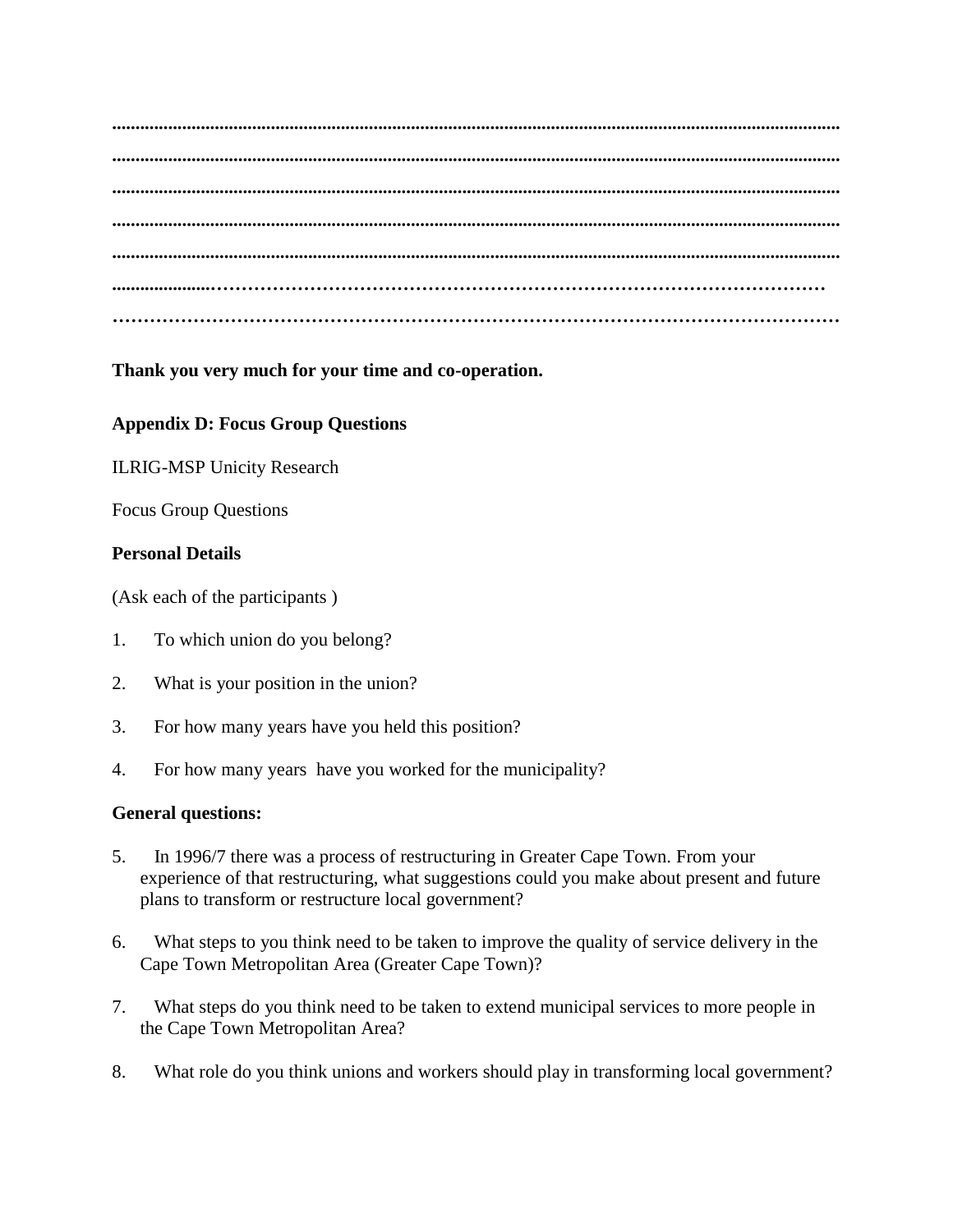- 9. What is your expectation from the Unicity restructuring process which is going on at the moment?
- 10. Do you have any other comment you would like to make?

# **Appendix E:Notes for Administering the Unicity Survey Questionnaire**

# **Notes for Administering the Unicity Survey Questionnaire**

## **1. Introduction**

Let us begin by introducing ourselves.

(give names)

We are researchers from the International Labour Resource and Information Group (ILRIG) in Salt River. We are an NGO that does research and education for the labour movement.

We will now explain the purpose of this research and then tell you exactly what you need to do here today. We hope to finish everything within an hour.

## **2. Explanation of the work**

This work is part of the Municipal Services Project which is working with SAMWU at a national level to research municipal services delivery. We are carrying this research under a contract from the Unicity Commission. Our aim is to get the views of workers on their work in the municipality and on municipal restructuring. The Unicity has already carried out a survey of 500 managers, so this is to provide some view from workers as well. We have worked closely with SAMWU in developing this research. We have also made attempts to work with IMATU but to date they have not taken part in the process.

The results of this research will be presented to the Unicity Commission in late May as part of the discussion and debate over the restructuring of greater Cape Town. We also hope to work with SAMWU to prepare a report back to the union about the results of our research.

We thank you for your participation in this process.

# **3. Explanation of the task**

Next we would like to explain exactly what you will be doing here today. But before we move on to this, are there any questions about what we have said so far?

(Be sure to take questions but be aware of time constraints.)

Each of you should have a questionnaire in front of you. The questionnaire should be in the language of your choice –English, Xhosa or Afrikaans. Be sure that you have all the pages. Your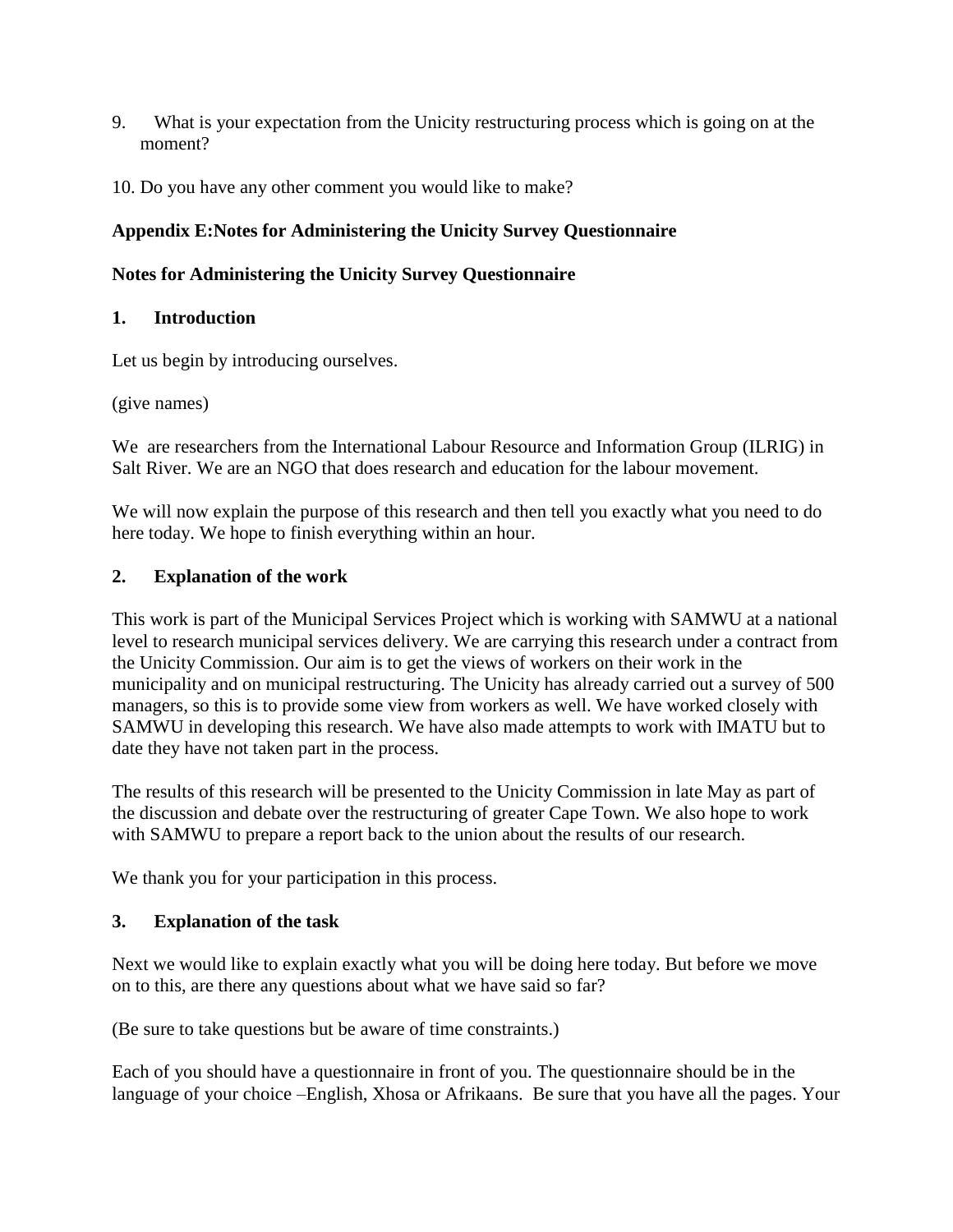questionnaire should go from question 1 to 35. We ask that you take your time in filling in your questionnaires. Remember you are not asked to put your name on the questionnaire—so your answers will not be known to other people.

We will begin by filling out one of the questions together so that everyone has a clear understanding of the process. There are two types of questions in this questionnaire: tables and filling in blanks. We will do one of each.

(Now use the flip chart to fill in question 1 and question 6. )

The last question on the last page asks you for any additional comments. Please feel free to write whatever you want to in that space.

#### **4. Helping to create an open atmosphere**

Filling in this questionnaire is not a race or a test. You must go at your own pace. If you have any questions as you are working feel free to ask us or other workers who are here.

Lastly, we ask that you try to answer every question. If you are not sure what a question requires, please ask us.

Thank you again for helping us in this research. We hope it will help to put workers' issues onto the agenda of the restructuring process in greater Cape Town.

#### **Appendix F: Data from Surveys**

[\[2\]T](http://www.queensu.ca/msp/pages/Project_Publications/Reports/survey.htm#_ftnref2)he core research team from ILRIG was Hameda Deedat, John Pape and Msokoli Qotole. Davd McDonald participated in his capacity as Co-Director of the Municipal Services Project. Research assistance was provided by Helga Jansen, Neil Newman, Lawrence Salmon and Mthetho Xali of ILRIG. Administrative support came from Nobuzwe Ngqwemla of ILRIG and Ayesha Foflonker of the Unicity Commission. A more detailed discussion of research issues and methods used is contained in Appendix A: Notes on the Research.

[\[3\]](http://www.queensu.ca/msp/pages/Project_Publications/Reports/survey.htm#_ftnref3) We also contacted IMATU. Both Ron Field and L Scheepers of IMATU informed us that IMATU would not assist in the research. In their view, assisting in the research would be equivalent to an expression of support for the Unicity Commission. They indicated their union did not want to be seen to indicate such support. We faxed them an invitation to participate with an assurance that we would include in the report a note to stress that their participation in no

[<sup>\[1\]</sup>](http://www.queensu.ca/msp/pages/Project_Publications/Reports/survey.htm#_ftnref1) The date of submission was later changed to a draft submission on 17 May and a final submission on 30 May.